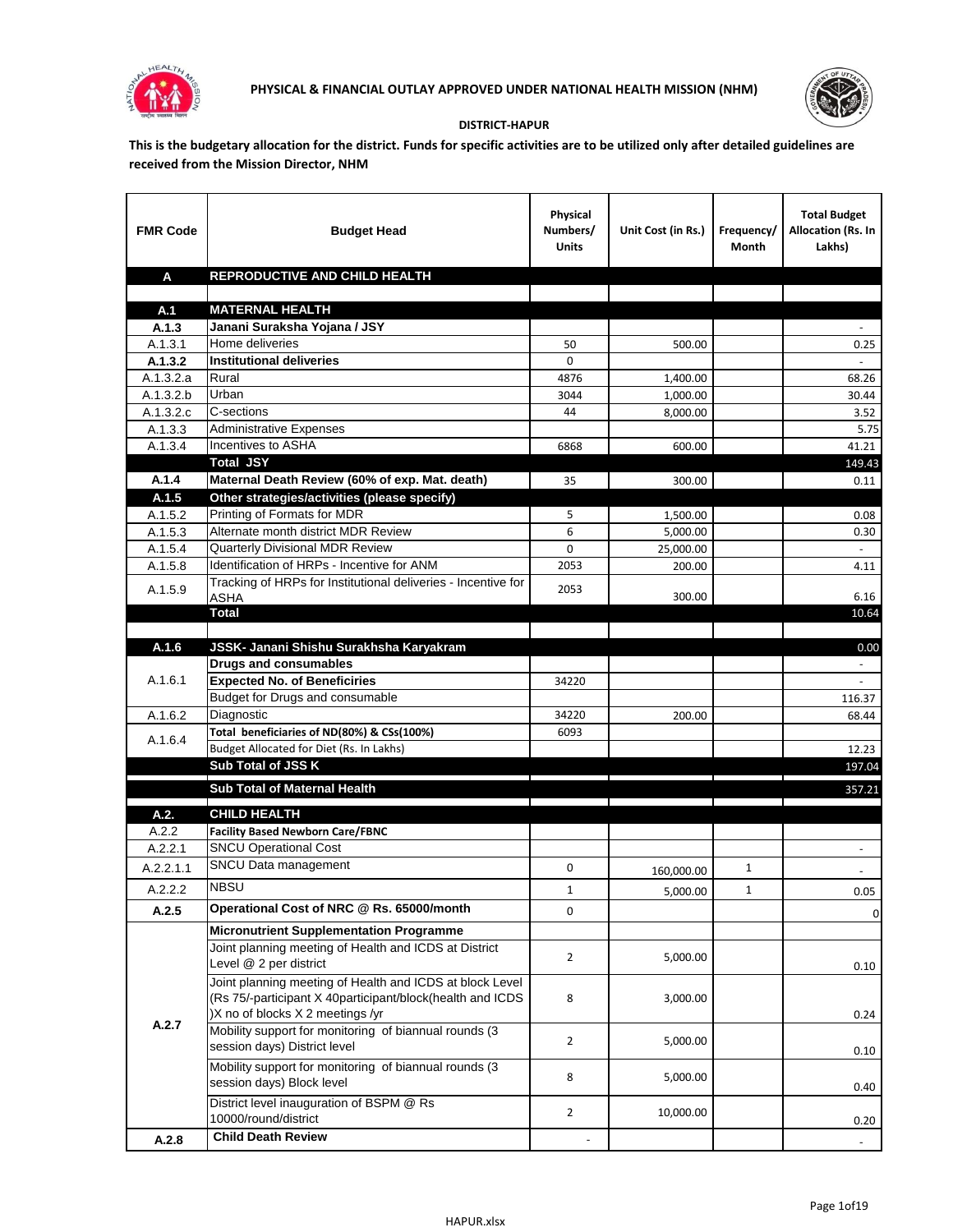| <b>FMR Code</b>    | <b>Budget Head</b>                                                                                                                             | Physical<br>Numbers/<br><b>Units</b> | Unit Cost (in Rs.) | Frequency/<br>Month | <b>Total Budget</b><br><b>Allocation (Rs. In</b><br>Lakhs) |
|--------------------|------------------------------------------------------------------------------------------------------------------------------------------------|--------------------------------------|--------------------|---------------------|------------------------------------------------------------|
|                    | <b>Sub-total Child Health</b>                                                                                                                  |                                      |                    |                     | 1.09                                                       |
|                    |                                                                                                                                                |                                      |                    |                     |                                                            |
| A.3                | <b>FAMILY PLANNING</b>                                                                                                                         |                                      |                    |                     |                                                            |
| A.3.1              | <b>Terminal/Limiting Methods</b>                                                                                                               |                                      |                    |                     |                                                            |
| A.3.1.1<br>A.3.1.2 | Female sterilization camps @ Rs. 3500/camp<br>NSV camps @ Rs. 3500/camp                                                                        | 72<br>$\overline{2}$                 | 3,500.00           |                     | 2.52<br>0.07                                               |
|                    | Budget for Female Interval Sterilization Compensation                                                                                          |                                      | 3,500.00           |                     |                                                            |
| A.3.1.3            | @ Rs.2000/-Per Case in Public Sector-(In Rs.)                                                                                                  | 1605                                 | 2,000.00           |                     | 32.10                                                      |
|                    | <b>Budget for Post Partum Female Sterilization</b><br>Compensation @ Rs.3000/-Per Case in Public Sector-(In<br>$Rs.$ )                         | 10                                   | 3,000.00           |                     | 0.30                                                       |
| A.3.1.4            | Budget for Male Sterilization Compensation @ Rs.2700/-<br>Per Case in Public Sector -(In Rs.)                                                  | 30                                   | 2,700.00           |                     | 0.81                                                       |
| A.3.2              | <b>Spacing Methods</b>                                                                                                                         |                                      |                    |                     |                                                            |
| A.3.2.2            | Total Budget Allocated for Compensation for IUCD<br>insertion at health facilities (including fixed day services at<br>SHC and PHC) @ Rs 20/-  | 27456                                | 20.00              |                     | 5.49                                                       |
| A.3.2.3            | PPIUCD services (Incentive to provider @Rs 150 per<br>PPIUCD insertion)                                                                        | 1452                                 | 150.00             |                     | 2.18                                                       |
| A.3.2.5            | Orientation/Review of ASHA/ANM/AWW for scheme<br>for HDC, ESB, PTK                                                                             |                                      |                    |                     |                                                            |
|                    | <b>District level</b>                                                                                                                          | $\mathbf{1}$                         | 10,000.00          | $\mathbf{1}$        | 0.10                                                       |
|                    | <b>Block level Quarterly</b>                                                                                                                   | 4                                    | 10,000.00          | 4                   | 1.60                                                       |
| A.3.2.6            | Dissemination of FP manuals and guidelines                                                                                                     | $\mathbf{1}$                         | 20,000.00          | 1                   | 0.20                                                       |
| A.3.3              | Budget for POL for Mobility to Surgeons team for FDS<br>Camps @ Rs.1000/camp                                                                   | 72                                   | 1,000.00           |                     | 0.72                                                       |
| A.3.5.1            | Orientaion workshop, QAC meeting at distirct level-<br>Quarterly                                                                               | 1                                    | 2,000.00           | 4                   | 0.08                                                       |
| A.3.5.2            | FP Review Meeting at Divisional level-Quarterly                                                                                                | 0                                    | 20,000.00          | 4                   |                                                            |
| A.3.5.3            | Performance reward                                                                                                                             | $\mathbf{1}$                         | 50,000.00          |                     | 0.50                                                       |
| A.3.5.4            | World Population Day' celebration (such as mobility,<br>IEC activities etc.):                                                                  |                                      |                    |                     |                                                            |
|                    | District level                                                                                                                                 | $\mathbf{1}$                         | 100,000.00         |                     | 1.00                                                       |
|                    | <b>Block Level</b>                                                                                                                             | 4                                    | 10,000.00          |                     | 0.40                                                       |
| A.3.5.5            | Other strategies/activities (such as strengthening<br>fixed day services for IUCD & Sterilisation, etc.)                                       |                                      |                    |                     |                                                            |
|                    | Printing of FP Manuals, Guidelines, etc.                                                                                                       | 0                                    |                    |                     |                                                            |
|                    | Sterilization Register @ Rs.150/Register                                                                                                       | 7                                    | 150.00             |                     | 0.01                                                       |
|                    | IUCD Register @ Rs.150/- Register                                                                                                              | 204                                  | 150.00             |                     | 0.31                                                       |
|                    | PPIUCD Registers @ Rs.150/-Register                                                                                                            | 7                                    | 150.00             |                     | 0.01                                                       |
| A.3.5.5.1          | Injectable Registers @ Rs.150/Register                                                                                                         | 28                                   | 150.00             |                     | 0.04                                                       |
|                    | Counseling Register @ Rs.150/-Register (3 per<br>Counselor)                                                                                    | 0                                    | 150.00             |                     |                                                            |
|                    | Consent Form , Medical Record CheckIklist, Posoot<br>Operatiive Instructionn Card, Ssterilization Certificate for<br>Sterilization@ Rs 5/-Unit | 9080                                 | 5.00               |                     | 0.45                                                       |
|                    | Enhance Contribution of PRIs and Family members of<br>eligible couples in 75 districts with high unmet need<br>and TFR                         |                                      |                    |                     |                                                            |
| A.3.5.5.2          | District Level NSV Satisfied Client Meet @Rs.20000/-<br><b>District</b>                                                                        | 0                                    | 20,000.00          |                     |                                                            |
|                    | Block Level Panch Sarpanch Sammellan @Rs.10000/-<br><b>Block</b>                                                                               | 0                                    | 10,000.00          |                     |                                                            |
| A.3.5.5.3          | RMNCHA Counsellling Corners @ Rs.35,000/-                                                                                                      | 0                                    | 35,000.00          |                     |                                                            |
|                    | <b>World NSV Week</b>                                                                                                                          |                                      |                    |                     |                                                            |
| A.3.5.5.6          | <b>District level</b>                                                                                                                          | $\mathbf{1}$                         | 25,000.00          |                     | 0.25                                                       |
|                    | <b>Block level</b>                                                                                                                             | 4                                    | 10,000.00          |                     | 0.40                                                       |
|                    | Govt. COT at Divisions level for FP Services                                                                                                   |                                      |                    |                     |                                                            |
|                    | Divisional Govt. COT @ Rs.50000/month for 12 month                                                                                             | 0                                    | 5,000.00           | 12                  |                                                            |
|                    |                                                                                                                                                |                                      |                    |                     |                                                            |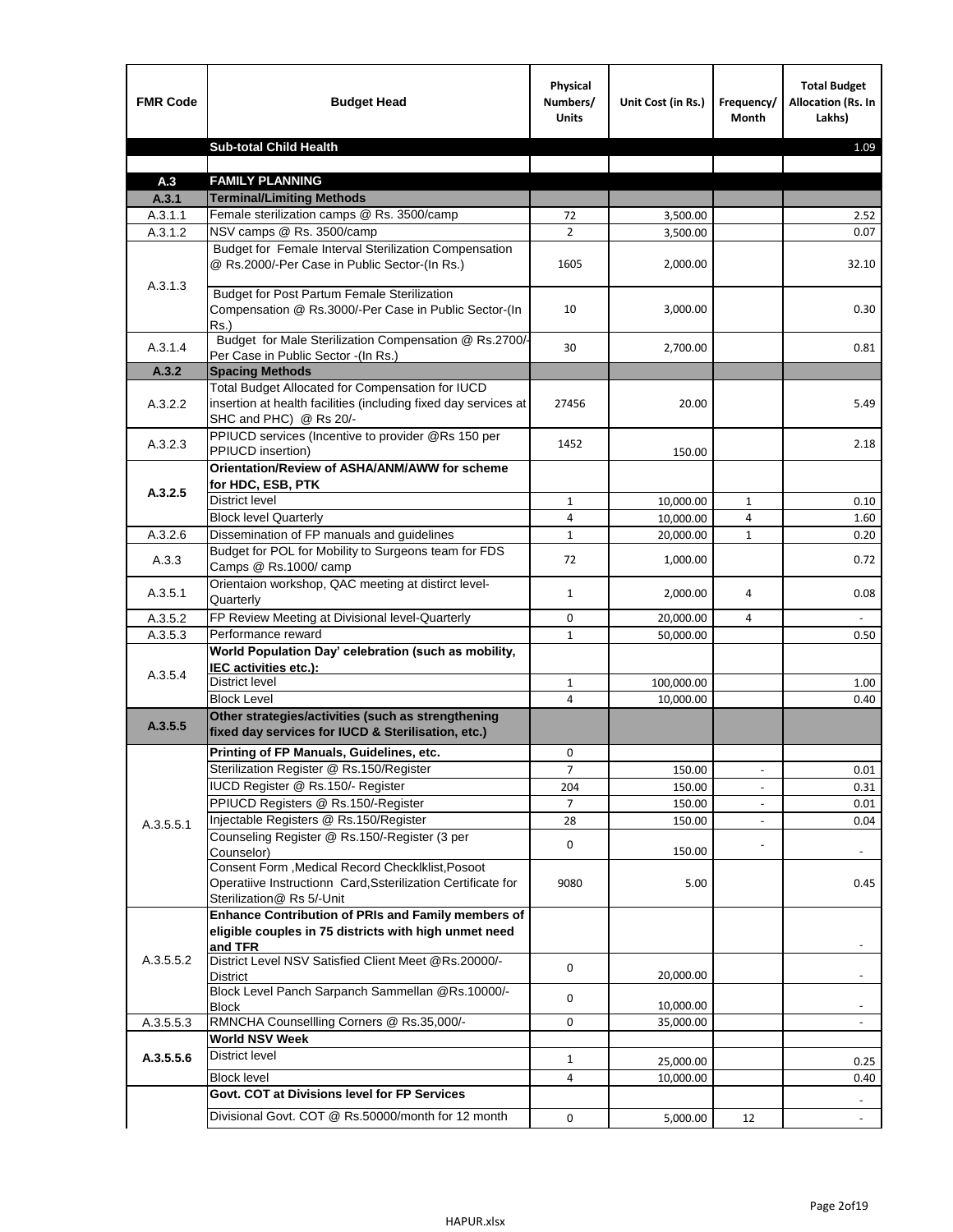| <b>FMR Code</b> | <b>Budget Head</b>                                                                                                                                                                                                                       | Physical<br>Numbers/<br><b>Units</b> | Unit Cost (in Rs.) | Frequency/<br>Month | <b>Total Budget</b><br>Allocation (Rs. In<br>Lakhs) |
|-----------------|------------------------------------------------------------------------------------------------------------------------------------------------------------------------------------------------------------------------------------------|--------------------------------------|--------------------|---------------------|-----------------------------------------------------|
| A.3.5.5.8       | Exra Incentive for Female Interval Sterilization in Public<br>Sector.-(20% of 80% ELA) @ Rs. 130 per case                                                                                                                                | 321                                  | 130.00             |                     | 0.42                                                |
|                 | Extra Incentive for Male Sterilization in Public Sector-<br>(40% ELA) @ Rs. 155 per case                                                                                                                                                 | 12                                   | 155.00             |                     | 0.02                                                |
|                 | <b>Sub-total Family Planning</b>                                                                                                                                                                                                         |                                      |                    |                     | 49.98                                               |
|                 | ADOLESCENT HEALTH / RKSK (Rashtriya Kishore                                                                                                                                                                                              |                                      |                    |                     |                                                     |
| A.4             | Swasthya Karyakram)                                                                                                                                                                                                                      |                                      |                    |                     |                                                     |
| A.4.1           | <b>Facility based services</b>                                                                                                                                                                                                           |                                      |                    |                     |                                                     |
| A.4.1.1         | Orientation meetings-HPD Districts                                                                                                                                                                                                       | $\Omega$                             | 9000               | $\mathbf{1}$        |                                                     |
|                 | Review meetings at District level-Quarterly                                                                                                                                                                                              | $\mathbf{1}$                         | 5000               | 4                   | 0.20                                                |
| A.4.1.2         | Establishment of new clinics at DH/Medical college level                                                                                                                                                                                 | $\mathbf{1}$                         | 50,000.00          |                     | 0.50                                                |
|                 | Operating expenses for existing clinics                                                                                                                                                                                                  | 0                                    |                    |                     |                                                     |
|                 | DH & MC level Existing AFHS clinics                                                                                                                                                                                                      | 0                                    | 600.00             | 12                  |                                                     |
| A.4.1.4         | DH & MC level AFHS clinics (New)                                                                                                                                                                                                         | $\mathbf{1}$                         | 600.00             | 6                   | 0.04                                                |
|                 | CHC level Existing AFHS clinics                                                                                                                                                                                                          | 0                                    | 400.00             | 12                  | $\overline{\phantom{a}}$                            |
|                 | PHC level existing AFHS clinics                                                                                                                                                                                                          | $\Omega$                             | 200.00             | 12                  | $\blacksquare$                                      |
| A.4.1.5         | Mobility support for AH counsellors at MC/DH level AH<br>Clinic at @ Rs 1000 per month for 06 month                                                                                                                                      | 0                                    | 1,000.00           | 6                   |                                                     |
|                 | Mobility support for Exsiting AH counsellors at CHC level<br>AH Clinic at @ Rs 1000 per month for 06 month                                                                                                                               | 0                                    | 1,000.00           | 6                   |                                                     |
| A.4.5.7         | <b>WIFS Register</b>                                                                                                                                                                                                                     | 1719                                 | 100.00             |                     | 1.72                                                |
| A.4.5.8         | <b>NIPI Register</b>                                                                                                                                                                                                                     | 3035                                 | 100.00             |                     | 3.04                                                |
| A.4.5.9         | <b>WIFS Reporting Formats</b>                                                                                                                                                                                                            | 35964                                | 0.50               |                     | 0.18                                                |
|                 | <b>Sub-total Adolescent Health</b>                                                                                                                                                                                                       |                                      |                    |                     | 5.67                                                |
| A.5             | <b>RBSK</b>                                                                                                                                                                                                                              |                                      |                    |                     |                                                     |
| A.5.1           | <b>Operational Cost of RBSK (Mobility support, DEIC etc)</b>                                                                                                                                                                             |                                      |                    |                     |                                                     |
| A.5.1.2         | Prepare detailed operational plan for RBSK across<br>districts (cost of plan/convergence/monitoring<br>meetings should be kept seperately)<br>One meeting @ Rs. 500 per block for microplan<br>One orientation meeting for RBSK software | 4<br>4                               | 500.00<br>90.00    |                     | 0.02<br>0.00                                        |
| A.5.1.3         | Mobility support for Mobile health team                                                                                                                                                                                                  | 8                                    | 30,000.00          | 12                  | 28.80                                               |
| A.5.1.4         | Operational cost of DEIC                                                                                                                                                                                                                 |                                      |                    |                     | 0                                                   |
| A.5.1.5         | New born screening- Inborn error of metabolism (please<br>give details per unit cost of screening, number of children<br>to be screened and the delivery points Add details)                                                             |                                      |                    |                     | 0                                                   |
| A.5.1.7         | Spectacle for children                                                                                                                                                                                                                   | 418                                  | 275.00             |                     | 1.15                                                |
| A.5.1.10        | Monitoring Meeting at District level                                                                                                                                                                                                     | $\mathbf{1}$                         | 5,000.00           | 3                   | 0.15                                                |
|                 |                                                                                                                                                                                                                                          |                                      |                    |                     |                                                     |
|                 | <b>Sub-total RBSK</b>                                                                                                                                                                                                                    |                                      |                    |                     | 30.12                                               |
| A.7             | <b>PNDT Activities</b>                                                                                                                                                                                                                   |                                      |                    |                     |                                                     |
|                 | <b>Support to PNDT cell</b>                                                                                                                                                                                                              |                                      |                    |                     |                                                     |
|                 | Honorarium of Divisional Level Data Assistant @ Rs.<br>18743 per month for 12 months<br>Honorarium of District Level Data Assistant @<br>Rs.                                                                                             | 0                                    | 18,743.00          | 12                  |                                                     |
| A.7.1           | 11025 per month for 12 months                                                                                                                                                                                                            | $\mathbf{1}$                         | 11,025.00          | 12                  | 1.32                                                |
|                 | Contingency at Divisional level for PCPNDT Cell                                                                                                                                                                                          | 0                                    | 10,000.00          | $\mathbf{1}$        | $\overline{\phantom{a}}$                            |
|                 | Contingency at District level for PCPNDT Cell                                                                                                                                                                                            | $\mathbf{1}$                         | 5,000.00           | $\mathbf{1}$        | 0.05                                                |
| A.7.2.2         | Visit of Divisional level Inspection Committee (Including<br>TA/DA)                                                                                                                                                                      | 0                                    | 10,000.00          | $\mathbf{1}$        |                                                     |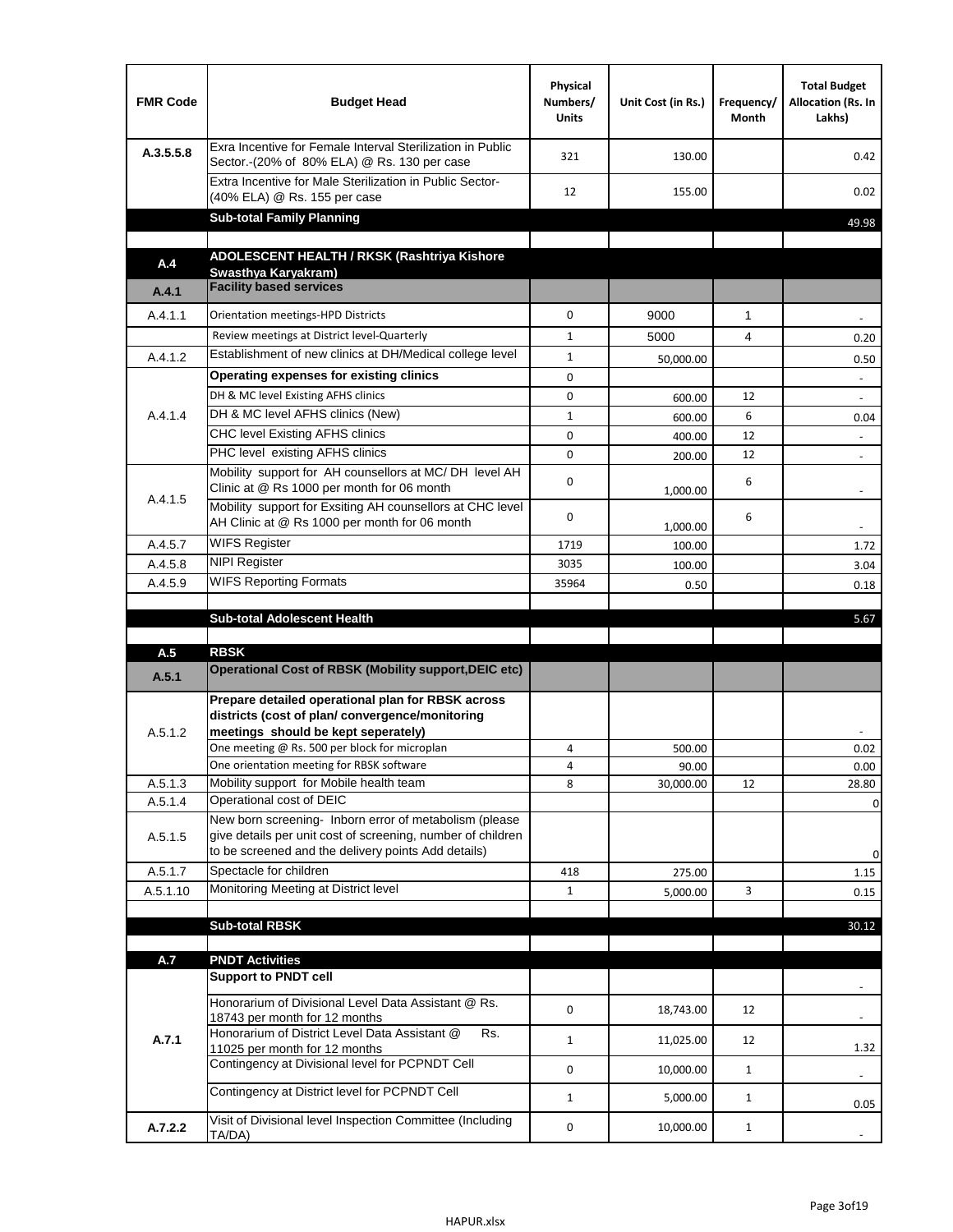| <b>FMR Code</b>      | <b>Budget Head</b>                                                                                                                              | Physical<br>Numbers/<br><b>Units</b> | Unit Cost (in Rs.)     | Frequency/<br><b>Month</b> | <b>Total Budget</b><br><b>Allocation (Rs. In</b><br>Lakhs) |
|----------------------|-------------------------------------------------------------------------------------------------------------------------------------------------|--------------------------------------|------------------------|----------------------------|------------------------------------------------------------|
| A.7.2.5              | Orientation of Member of District advisory Committee at<br><b>Divisional Level</b>                                                              | $\Omega$                             | 200,000.00             | $\mathbf{1}$               | $\blacksquare$                                             |
| A.7.2.9              | Capacity building of DGCS, CJM, District officers, Nodal<br>Officers, Ultrasound Owners, ASHA and AWWs<br>workshop at Districts and Block level |                                      |                        |                            |                                                            |
|                      | <b>District level</b>                                                                                                                           | $\mathbf{1}$                         | 10,000.00              | $\mathbf{1}$               | 0.10                                                       |
|                      | <b>Block level</b>                                                                                                                              | 4                                    | 5,000.00               | $\mathbf{1}$               | 0.20                                                       |
|                      | <b>Sub-total PNDT activities</b>                                                                                                                |                                      |                        |                            | 1.67                                                       |
|                      |                                                                                                                                                 |                                      |                        |                            |                                                            |
| A.8                  | <b>Human Resources</b>                                                                                                                          |                                      |                        |                            |                                                            |
| A.8.1                | <b>Contractual Staff &amp; Services</b>                                                                                                         |                                      |                        |                            |                                                            |
| A.8.1.1<br>A.8.1.1.1 | <b>ANMs, Supervisory Nurses, LHVs</b><br><b>ANMs</b>                                                                                            |                                      |                        |                            |                                                            |
|                      | Honorarium of ANMs (New)                                                                                                                        | 0                                    |                        | 6                          | $\overline{\phantom{a}}$                                   |
| A.8.1.1.1.a          | Honorarium of ANMs (Existing)                                                                                                                   | 0                                    | 11,550.00<br>11,550.00 | 12                         |                                                            |
|                      | Honorarium of ANMs (New)                                                                                                                        | 8                                    | 11,550.00              | 6                          | 5.54                                                       |
| A.8.1.1.1.f          | Honorarium of ANMs (Existing)                                                                                                                   | 95                                   | 11,550.00              | 12                         | 131.67                                                     |
| A.8.1.1.2            | <b>Staff Nurses</b>                                                                                                                             |                                      |                        |                            |                                                            |
| A.8.1.1.2.a          | <b>DH</b>                                                                                                                                       |                                      |                        |                            | $\blacksquare$                                             |
|                      | Honorarium of SNs (New)                                                                                                                         | 0                                    | 19,060.00              | 6                          |                                                            |
| A.8.1.1.2.b          | Honorarium of SNs (Existing)                                                                                                                    | 27                                   | 19.060.00              | 12                         | 61.75                                                      |
|                      | <b>Staff Nurse-NRC</b>                                                                                                                          |                                      |                        |                            | $\Box$                                                     |
|                      | Old, SNs @19060/Month for 12 months                                                                                                             | 0                                    | 19,060.00              | 12                         | $\overline{\phantom{a}}$                                   |
|                      | New, SNs @18150 per Month                                                                                                                       | 0                                    | 18,150.00              | 6                          | $\overline{\phantom{m}}$                                   |
|                      | <b>Staff Nurse-SNCU</b>                                                                                                                         |                                      |                        |                            |                                                            |
| A.8.1.1.2.f          | Exiting Staff Nurse Honorarium @ Rs.19060/- p.m. for 12<br>months                                                                               | $\Omega$                             | 19,060.00              | 12                         |                                                            |
|                      | New Staff Nurse Honorarium @ Rs.18150/- p.m. for 6 months                                                                                       | 0                                    | 18,150.00              | 6                          |                                                            |
|                      | <b>Staff Nurse-NBSU</b>                                                                                                                         |                                      |                        |                            |                                                            |
|                      | Staff Nurse Honorarium @ Rs.18150/- p.m. (For 6 Months)                                                                                         | 3                                    | 18,150.00              | 12                         | 6.53                                                       |
|                      | Human Resource Pediatric Intencive Care unit (PICU)                                                                                             |                                      |                        |                            |                                                            |
| A.8.1.1.2.g          | Staff Nurses Honorarium @ Rs. 18,150 per months for 12<br>months                                                                                | 0                                    | 18,150.00              | 12                         |                                                            |
| A.8.1.2.1            | <b>Laboratory Technicians</b>                                                                                                                   |                                      |                        |                            |                                                            |
| A.8.1.2.1.a          | Honorarium of Laboratory Technician                                                                                                             |                                      |                        |                            |                                                            |
| A.8.1.3              | <b>Specialists</b>                                                                                                                              |                                      |                        |                            |                                                            |
| A.8.1.3.1.b          | Honorarium of Contractual Gynaecologists/Surgeons                                                                                               | $\mathbf{1}$                         | 80,000.00              | 12                         | 9.60                                                       |
| A.8.1.3.3            | Anesthetists                                                                                                                                    |                                      |                        |                            |                                                            |
| A.8.1.3.3.b          | Honorarium of Contractual Anesthetists                                                                                                          | $\mathbf{1}$                         | 80,000.00              | 12                         | 9.60                                                       |
| A.8.1.3.5            | Specialists for CH (Pediatrician etc) in SNCU, NBSU, NRC                                                                                        |                                      |                        |                            |                                                            |
|                      | Existing @ 78650/month for 12 Months                                                                                                            | 0                                    | 78,650.00              | 12                         | $\blacksquare$                                             |
| A.8.1.3.5.d          | New Peadiatrician Honorarium @ Rs.71500/- p.m. for 6<br>months                                                                                  | 0                                    | 71,500.00              | 6                          |                                                            |
| A.8.1.3.7            | Dental surgeons and dentists                                                                                                                    |                                      |                        |                            |                                                            |
| A.8.1.3.7.a          | Honorarium of Dental Surgen                                                                                                                     |                                      |                        |                            | 0.00                                                       |
| A.8.1.5              | <b>Medical Officers</b>                                                                                                                         |                                      |                        |                            |                                                            |
| A.8.1.5.2            | Honorarium of Medical Officers (New)                                                                                                            | 3                                    | 41,580.00              | $\overline{2}$             | 2.49                                                       |
|                      | Honorarium of Medical Officers (Existing)                                                                                                       | $\mathbf{1}$                         | 41,580.00              | 12                         | 4.99                                                       |
|                      | MOs for SNCU/ NBSU/NRC etc                                                                                                                      |                                      |                        |                            |                                                            |
| A.8.1.5.6            | Old, MO @41580 per Month                                                                                                                        | 0                                    | 41,580.00              | 12                         | $\Box$                                                     |
|                      | New, Mo@39600 Per Month                                                                                                                         | 0                                    | 39,600.00              | 6                          | $\overline{\phantom{a}}$                                   |
|                      | Human Resource Pediatric Intencive Care unit (PICU)                                                                                             |                                      |                        |                            |                                                            |
|                      | Existing, MO Honorarium @ Rs/41580/ Month for 12 Months                                                                                         | $\mathbf 0$                          | 41,580.00              | 12                         |                                                            |
| A.8.1.5.7            | New, MO Honorarium @ Rs. 39600 / Month for 6 Months                                                                                             | 0                                    | 39,600.00              | 6                          |                                                            |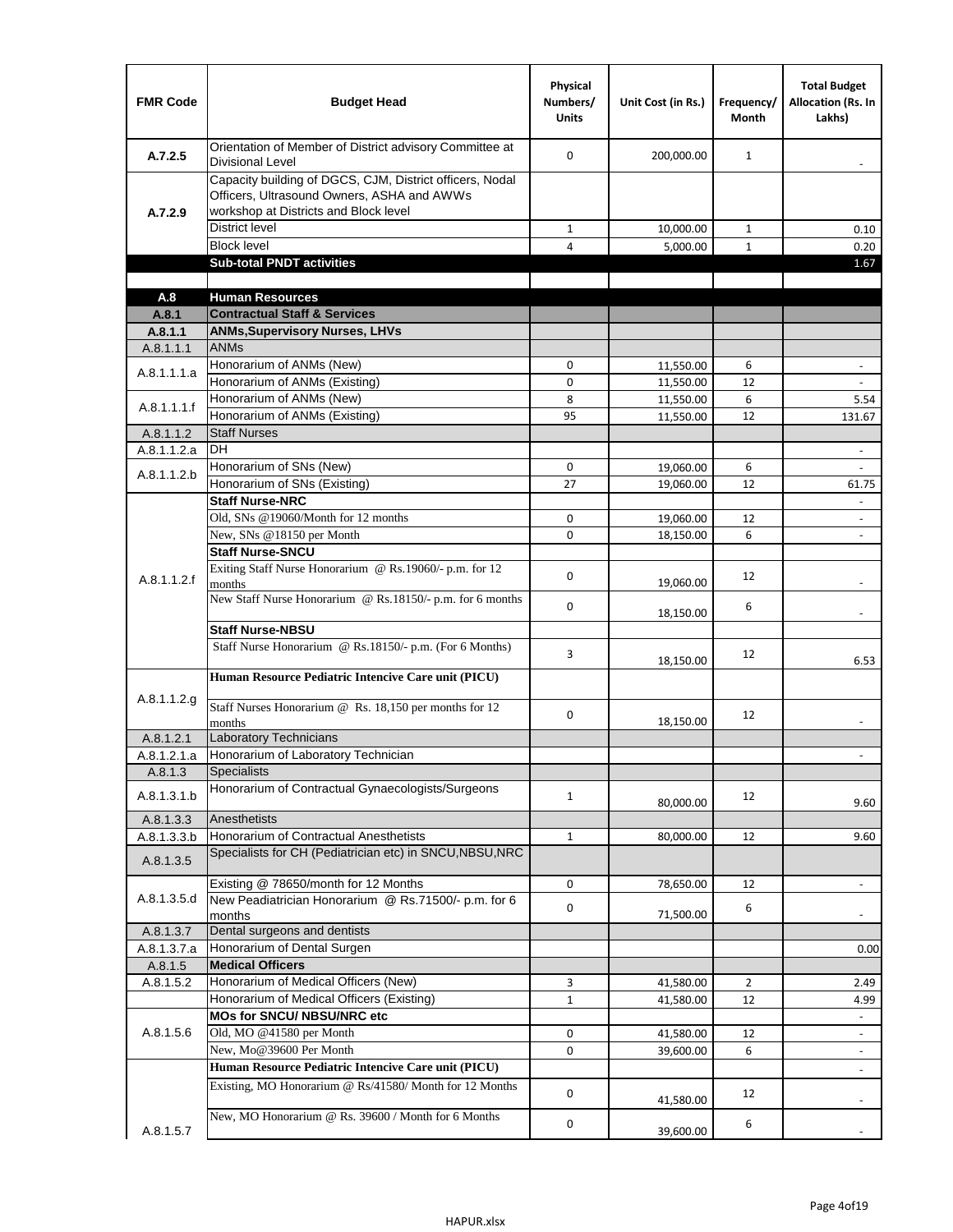| <b>FMR Code</b> | <b>Budget Head</b>                                                                    | Physical<br>Numbers/<br><b>Units</b> | Unit Cost (in Rs.)     | Frequency/<br><b>Month</b> | <b>Total Budget</b><br>Allocation (Rs. In<br>Lakhs)  |
|-----------------|---------------------------------------------------------------------------------------|--------------------------------------|------------------------|----------------------------|------------------------------------------------------|
|                 | Medical Officer/Training Coordinator, Honorarium at                                   |                                      |                        |                            |                                                      |
|                 | <b>Medical College</b><br>Old, Trg. Coord. @41580/month for 12 Month                  | 0                                    | 41,580.00              | 12                         |                                                      |
|                 | New, Trg. Coord.@39600/month for 6 Month                                              | $\Omega$                             | 39,600.00              | 6                          |                                                      |
| A.8.1.7.2       | Honorarium of X-Ray Technician for 12 months                                          |                                      |                        |                            |                                                      |
| A.8.1.7.4       | RBSK teams (Exclusive mobile health team & DEIC<br>Staff)                             |                                      |                        |                            |                                                      |
|                 | <b>MOs- AYUSH/MBBS</b>                                                                |                                      |                        |                            |                                                      |
|                 | <b>Honoraria Existing MBBS</b>                                                        | 0                                    | 41,675.00              | 12                         | $\omega$                                             |
|                 | Honoraria New MBBS<br>Honoraria - BDS                                                 | 0                                    | 37,800.00              | 6                          | $\overline{\phantom{a}}$                             |
| A.8.1.7.4.1     | Honoraria - AYUSH (Existing)                                                          | 4<br>12                              | 40,516.00<br>27,783.00 | 12<br>12                   | 19.45<br>40.01                                       |
|                 | Honoraria - AYUSH recruited upto March 16                                             | 0                                    | 26,460.00              | 12                         |                                                      |
|                 | Honoraria - AYUSH New                                                                 | 0                                    | 25,200.00              | 6                          | $\overline{\phantom{a}}$                             |
|                 | <b>Staff Nurse</b>                                                                    | 0                                    |                        |                            |                                                      |
|                 | Honoraria - Staff Nurse                                                               | 5                                    | 19,100.00              | 12                         | 11.46                                                |
|                 | <b>ANM</b>                                                                            |                                      |                        |                            |                                                      |
| A.8.1.7.4.2     | Honoraria - ANMs (Existing)                                                           | 1                                    | 11,576.00              | 12                         | 1.39                                                 |
|                 | Honoraria - ANM (Recruited upto March 16)                                             | $\overline{2}$                       | 11,025.00              | 12                         | 2.65                                                 |
|                 | Honoraria - ANM (New)                                                                 | 0                                    | 10,500.00              | 6                          |                                                      |
|                 | Paramedical                                                                           | 0                                    |                        |                            | $\omega$                                             |
|                 | Honoraria - Paramedical                                                               | 8                                    | 13,753.00              | 12                         | 13.20                                                |
|                 | <b>Pharmacists</b>                                                                    | 0                                    |                        |                            |                                                      |
| A.8.1.7.4.3     | Honoraria - Pharmacist (Existing)                                                     | 0                                    | 14,884.00              | 12                         |                                                      |
|                 | Honoraria - Pharmacist (Recruited upto March 16)<br>Honoraria - Pharmacist (New)      | 0<br>0                               | 14,175.00              | 12<br>6                    | $\overline{\phantom{a}}$<br>$\overline{\phantom{a}}$ |
|                 | Sub Total RBSK mobile teams                                                           | 0                                    | 13,500.00              |                            | $\blacksquare$                                       |
| A.8.1.7.5       | <b>Others</b>                                                                         |                                      |                        |                            |                                                      |
| A.8.1.7.5.1     | Honorarium of RMNCH/FP Counselors @ Rs.10760/- for<br>12 months                       | 0                                    | 10,760.00              | 12                         |                                                      |
|                 | <b>Adolescent Health counselors</b>                                                   |                                      |                        |                            | $\overline{\phantom{a}}$                             |
|                 | AH counselors at DH level (1st & 2nd phase)                                           | 0                                    | 13,891.00              | 12                         |                                                      |
| A.8.1.7.5.2     | AH counselors DH level of 3nd phase                                                   | 0                                    | 13,230.00              | 12                         | $\sim$                                               |
|                 | AH counselors at DH/MC level (New)                                                    | 0                                    | 12,600.00              | 12                         | $\overline{\phantom{a}}$                             |
|                 | AH counsellors at CHC level                                                           | 0                                    | 13,230.00              | 6                          | $\overline{\phantom{a}}$                             |
|                 | <b>Nutriionist</b>                                                                    | 0                                    |                        |                            | $\overline{\phantom{a}}$                             |
| A.8.1.7.5.4     | Old, Nutrist. @17325 per Month for 12 months                                          | $\Omega$                             | 17,325.00              | 12                         | $\overline{\phantom{a}}$                             |
|                 | New, Nutrist. $@16500$ per Month for 6 months<br><b>HR for Cold Chain</b>             | 0<br>0                               | 16,500.00              | 6                          | $\blacksquare$                                       |
|                 | Hononarium of Cold Chain Handlers at Division level                                   | 0                                    | 11,430.00              | 12                         |                                                      |
|                 | Hononarium of Cold Chain Handlers at District level                                   | $\mathbf 1$                          | 11,430.00              | 12                         | 1.37                                                 |
|                 | Hononarium of Technician (Refeigator Machenic) at                                     | 0                                    | 19,060.00              | 12                         |                                                      |
|                 | Division level                                                                        |                                      |                        |                            | $\overline{\phantom{a}}$                             |
| A.8.1.7.7       | Technician (Refeigator Machenic) at District level                                    | 0                                    | 19,060.00              | 12                         | $\blacksquare$                                       |
|                 | Honararium of Vaccince Strore Keeper at Division level                                | 0                                    | 25,410.00              | 12                         | $\overline{\phantom{a}}$                             |
|                 | Honararium of Vaccince Van Driver at Division level<br>HR for Blood Bank Storage/Unit | 0                                    | 19,060.00              | 12                         |                                                      |
|                 | Man Power Support at 89 Blood Banks                                                   |                                      |                        |                            | 0.00                                                 |
|                 | Man Power Support at 118 Blood Storage Centre                                         |                                      |                        |                            | 4.80                                                 |
|                 | Manpower support of 18 BCTV                                                           |                                      |                        |                            | 0.00                                                 |
| A.8.1.7.8       | Staff for Training Institutes/ SIHFW/ Nursing Training                                |                                      |                        |                            | 0                                                    |
|                 | Incentive/ Awards etc. to SN, ANMs etc.                                               |                                      |                        |                            | ÷,                                                   |
|                 | SBA Trained ANMs at L1 SCs from 6th delivery every month                              | 0                                    | 300.00                 |                            | $\blacksquare$                                       |
|                 | SBA Trained ANMs/SNs at APHCs/PHCs starting from 16th<br>Delivery every month         | 0                                    | 300.00                 |                            |                                                      |
| A.8.1.8         | SBA Trained ANMs/SNs at Non FRU CHCs/BPHCs starting from<br>51st Delivery every month | 0                                    | 300.00                 |                            |                                                      |
|                 |                                                                                       |                                      |                        |                            |                                                      |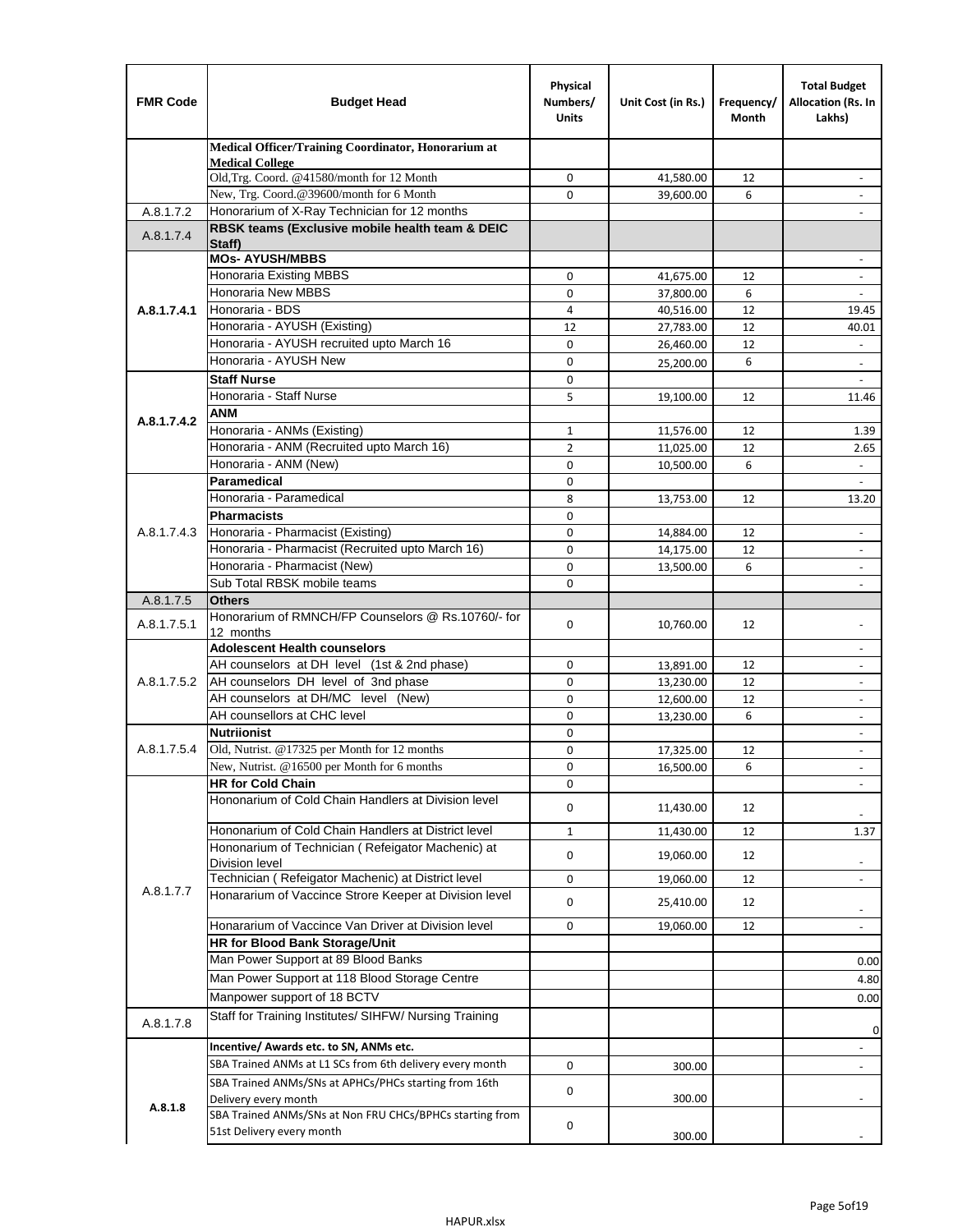| <b>FMR Code</b>  | <b>Budget Head</b>                                                                                      | Physical<br>Numbers/<br><b>Units</b> | Unit Cost (in Rs.) | Frequency/<br>Month | <b>Total Budget</b><br>Allocation (Rs. In<br>Lakhs) |
|------------------|---------------------------------------------------------------------------------------------------------|--------------------------------------|--------------------|---------------------|-----------------------------------------------------|
|                  | Incentives for EMOC teams at below District level starting from<br>6th CS every month @Rs 3000/CS       | 0                                    | 3,000.00           |                     |                                                     |
| A.8.1.9          | Honorarium of Data Entry Operator at DH                                                                 |                                      |                    |                     |                                                     |
| A.8.1.10         | <b>Other Incentives Schemes (Pl.Specify)</b>                                                            |                                      |                    |                     |                                                     |
| A.8.1.10.1       | Fixed difficult area Incentive                                                                          | 0                                    |                    |                     |                                                     |
| A.8.1.10.2       | FRU Operationalization for Gynae & anaesthetist<br>specialist on call from govt sector for NHPDs & HPDs | 40                                   | 3,000.00           |                     | 1.20                                                |
| A.8.1.10.3       | FRU Operationalization Gynaecologists specialist on call<br>for NHPDs & HPDs                            | 20                                   | 4,500.00           |                     | 0.90                                                |
| A.8.1.10.4       | FRU Operationalization anaesthetist specialist on call for<br><b>NHPDs &amp; HPDs</b>                   | 40                                   | 3,000.00           |                     | 1.20                                                |
| A.8.1.10.5       | Performance based Incentives to RMNCH+A Counsellors<br>in Family Planning @ Rs.50/ client               | 0                                    | 50.00              |                     | $\overline{a}$                                      |
| A.8.1.11         | <b>Support Staff for Health Facilities</b>                                                              |                                      |                    |                     |                                                     |
|                  | <b>HR-NRC</b>                                                                                           |                                      |                    |                     | $\blacksquare$                                      |
|                  | Cook                                                                                                    |                                      |                    |                     |                                                     |
|                  | Old, Cook @7500 per Month for 12 months                                                                 | 0                                    | 7,500.00           | 12                  | ÷,                                                  |
|                  | New, Cook @7500 per Month for 6 months                                                                  | 0                                    | 7,500.00           | 6                   | $\overline{\phantom{a}}$                            |
|                  | <b>Care Taker</b>                                                                                       |                                      |                    |                     |                                                     |
|                  | Old, Caretaker @6400 per Month for 12 months                                                            | 0                                    | 6,400.00           | 12                  | $\overline{a}$                                      |
|                  | New, Caretaker @6400 per Month for 6 months                                                             | 0                                    | 6,400.00           | 6                   | $\overline{\phantom{m}}$                            |
|                  | <b>Cleaner</b>                                                                                          |                                      |                    |                     |                                                     |
|                  | Old, Cleaner @6400 per Month for 12 months                                                              | 0                                    | 6,400.00           | 12                  |                                                     |
|                  | New, Cleaner @6400 per Month for 6 months                                                               | 0                                    | 6,400.00           | 6                   |                                                     |
| A.8.1.11.f       | <b>HR-SNCU</b><br>Cleaner/ Ward Ayah/Security Guard                                                     |                                      |                    |                     |                                                     |
|                  | Existing CL/WA Honorarium @ Rs. 6400/monty for 12<br>months                                             | 0                                    | 6,400.00           | 12                  |                                                     |
|                  | New CL/WA/SG Honorarium @ Rs. 6400/month for 6<br>month                                                 | 0                                    | 6,400.00           | 6                   |                                                     |
|                  | <b>Data Entry Oprator</b>                                                                               |                                      |                    |                     |                                                     |
|                  | old DEO Honorarium @ Rs.12000/- p.m. for 12 months                                                      | 0                                    | 12,000.00          | 12                  |                                                     |
|                  | New DEO Honorarium @ Rs.12000/- p.m. for 6 months                                                       | 0                                    | 12,000.00          | 6                   |                                                     |
|                  | Human Resource Pediatric Intencive Care unit (PICU)                                                     |                                      |                    |                     |                                                     |
|                  | Ward Aaya/Sweeper Honorarium @ Rs. 6400/Month for 6<br>months                                           | 0                                    | 6,400.00           | 6                   |                                                     |
|                  | Sub-total HR                                                                                            |                                      |                    |                     | 329.81                                              |
|                  |                                                                                                         |                                      |                    |                     |                                                     |
| A.9              | <b>TRAINING</b>                                                                                         |                                      |                    |                     |                                                     |
| A.9.1            | Skill lab                                                                                               |                                      |                    |                     |                                                     |
| A.9.1.3<br>A.9.3 | Training Motivation and follow up visit<br><b>Maternal Health Training</b>                              |                                      |                    |                     | 0<br>$\blacksquare$                                 |
| A.9.3.1.4        | Training of ANMs / LHVs in SBA                                                                          |                                      |                    |                     | $\overline{\phantom{a}}$                            |
| A.9.3.7          | Other maternal health training (please specify)                                                         |                                      |                    |                     | $\overline{\phantom{a}}$                            |
| A.9.3.7.1        | MDR training of District and Block level officials                                                      | 1                                    | 22,950.00          |                     | 0.23                                                |
| A.9.3.7.5        | ANM Training on new ANC guidelines and HRPs                                                             |                                      |                    |                     |                                                     |
|                  | District level                                                                                          | $\mathbf 1$                          | 29,300.00          |                     | 0.29                                                |
|                  | <b>Block Level</b>                                                                                      | 4                                    | 31,050.00          |                     | 1.24                                                |
| A.9.10           | <b>Training (Nursing)</b>                                                                               |                                      |                    |                     | $\blacksquare$                                      |
| A.9.10.1         | Strengthening of Existing Training Institutions/Nursing School<br>excluding infrastructure and HR.      | 0                                    | 4,300,000.00       |                     |                                                     |
| A.9.10.2         | New Training Institutions/School                                                                        | $\mathbf{1}$                         | 152,000.00         |                     | 1.52                                                |
|                  | <b>National Dewarming Day</b>                                                                           |                                      |                    |                     |                                                     |
| A.9.11.3         | Orientaion meeting-District level                                                                       | 1                                    | 5000               | $\overline{2}$      | 0.10                                                |
|                  | Orientaion meeting-Block level                                                                          | 4                                    | 7500               | $\overline{2}$      | 0.60                                                |
| A.9.12           | <b>RBSK training</b>                                                                                    |                                      |                    |                     |                                                     |
| A.9.12.1         | RBSK Training -Training of Mobile health team -<br>technical and managerial (5 days)                    |                                      |                    |                     | 0                                                   |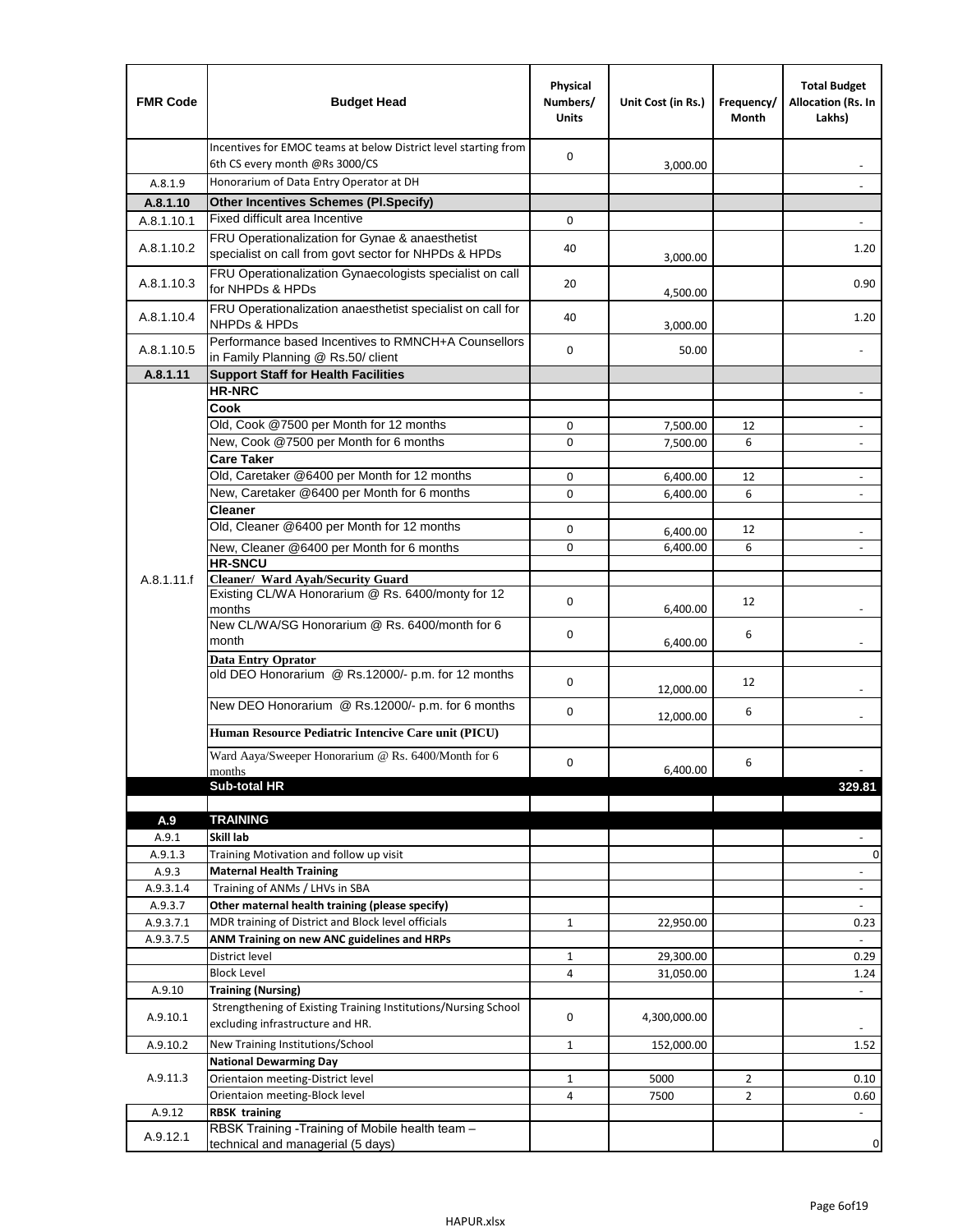| <b>FMR Code</b>        | <b>Budget Head</b>                                                                           | Physical<br>Numbers/<br><b>Units</b> | Unit Cost (in Rs.) | Frequency/<br><b>Month</b> | <b>Total Budget</b><br>Allocation (Rs. In<br>Lakhs) |
|------------------------|----------------------------------------------------------------------------------------------|--------------------------------------|--------------------|----------------------------|-----------------------------------------------------|
|                        | <b>Sub-total Training</b>                                                                    |                                      |                    |                            | 3.98                                                |
|                        |                                                                                              |                                      |                    |                            |                                                     |
| A.10                   | <b>PROGRAMME MANAGEMENT</b>                                                                  |                                      |                    |                            |                                                     |
| A.10.2                 | Contractual Staff for DPMSU recruited and in position                                        |                                      |                    |                            |                                                     |
| A.10.2.1               | District Programme Manager                                                                   | $\mathbf{1}$                         | 39,690.00          | 12                         | 4.76                                                |
| A.10.2.2               | District Accounts Manager                                                                    | 1                                    | 32,303.00          | 12                         | 3.88                                                |
| A.10.2.3               | District Data Manager                                                                        | $\mathbf{1}$                         | 22,050.00          | 12                         | 2.65                                                |
| A.10.2.4               | Consultants/ Programme Officers (Kindly Specify)                                             | $\mathbf 0$                          |                    |                            |                                                     |
|                        | Honorarium of RKSK Coordinator                                                               | 0                                    | 25,000.00          | 9                          | $\overline{\phantom{a}}$                            |
| A.10.2.5               | Accountants                                                                                  | 0                                    |                    |                            |                                                     |
| A.10.2.6               | Data Entry Operators                                                                         | 0                                    |                    |                            | $\overline{\phantom{a}}$                            |
| A.10.2.7               | Support Staff (Kindly Specify)                                                               | $\mathbf 1$                          | 8,269.00           | 12                         | 0.99                                                |
| A.10.2.8.1             | Operational Cost for DPMU unit                                                               | $\mathbf{1}$                         | 89,250.00          | 12                         | 10.71                                               |
| A.10.2.8.5             | <b>DEIC Managers</b>                                                                         | $\mathbf{1}$                         | 33,000.00          | 10                         | 3.30                                                |
| A.10.3                 | <b>Strengthening of Block PMU</b>                                                            |                                      |                    |                            |                                                     |
| A.10.3.1               | <b>Block Programme Manager</b>                                                               |                                      |                    |                            | 11.64                                               |
| A.10.3.2               | <b>Block Accounts Manager</b>                                                                |                                      | 12,128.00          | 12                         | 5.82                                                |
| A.10.3.7.1             | Operational Cost for BPMU unit                                                               | 4                                    | 15,000.00          | 12                         | 7.20                                                |
| A.10.6                 | <b>Concurrent Audit system</b><br>Monthly Concurrent Audit                                   | $\mathbf{1}$                         | 4,500.00           | 12                         | 0.54                                                |
|                        | <b>Block Spesific Work</b>                                                                   | 4                                    | 500.00             | 12                         | 0.24                                                |
| A.10.7                 | <b>Mobility Support, Field Visits</b>                                                        |                                      |                    |                            |                                                     |
| A.10.7.2               | <b>DPMU/District</b>                                                                         | 2                                    | 30,000.00          | 12                         | 7.20                                                |
| A.10.7.3               | <b>BPMU/Block</b>                                                                            | 4                                    | 30,000.00          | 12                         | 14.40                                               |
| A.10.8.1               | Vehicles for Divisional / AD office                                                          | 0                                    | 30,000.00          | 12                         |                                                     |
|                        |                                                                                              |                                      |                    |                            |                                                     |
|                        | <b>Sub-total Programme Management</b>                                                        |                                      |                    |                            | 73.33                                               |
|                        | Total of RMNCH+A                                                                             |                                      |                    |                            | 852.87                                              |
|                        |                                                                                              |                                      |                    |                            |                                                     |
| в                      | Additionalities under NRHM (Mission Flexible Pool)                                           |                                      |                    |                            |                                                     |
| <b>B1</b>              | <b>ASHA</b>                                                                                  |                                      |                    |                            |                                                     |
| B1.1.1.3               | <b>Supplementary training for ASHAs</b>                                                      |                                      |                    |                            |                                                     |
| B1.1.1.3.1             | TOT of ASHA Trainer- I round (at RHFWTC)                                                     |                                      |                    |                            |                                                     |
|                        | Batch cost+Equipment+Module+ Monitoring Visit<br>TOT of ASHA Trainers -II Round (at RHFWTC)  |                                      |                    |                            |                                                     |
| B1.1.1.3.2<br>B1.1.1.4 | Post training support and supervision                                                        |                                      |                    |                            | $\omega$                                            |
|                        | Supervision costs by ASHA facilitators<br>(12 months)                                        |                                      |                    |                            |                                                     |
| B1.1.1.4.1             |                                                                                              |                                      |                    |                            | 21.60                                               |
|                        | Supervision costs by ASHA facilitators<br>(6 months)                                         |                                      |                    |                            |                                                     |
| B1.1.1.4.2             | Monthly review Meeting of ASHA Sangini with BCPM                                             |                                      |                    |                            |                                                     |
|                        | Performance Incentive/Other Incentive to ASHAs (if                                           |                                      |                    |                            | 0.65                                                |
| B <sub>1.1.3</sub>     | any)                                                                                         |                                      |                    |                            |                                                     |
| B1.1.3.1               | <b>ASHA incentives under Maternal Health</b>                                                 |                                      |                    |                            |                                                     |
| B1.1.3.1.2             | Maternal Death Audit Information                                                             | 65                                   | 200.00             |                            | 0.13                                                |
| B1.1.3.2               | Incentive to ASHA under Child Health                                                         |                                      |                    |                            | ÷.                                                  |
| B1.1.3.2.1             | Incentive for Home Based Newborn Care programme                                              | 27180                                | 250.00             |                            | 67.95                                               |
| B1.1.3.2.4             | Incentive for referral of SAM cases to NRC @ Rs.50/Case                                      | 0                                    | 50.00              |                            |                                                     |
| B1.1.3.2.5             | Incentive for follow up of discharge of SAM children from<br>NRCs @ Rs. 100/ for 4 Follow up | 0                                    | 100.00             |                            | $\sim$                                              |
| B1.1.3.3               | ASHA Incentives under family planning (ESB/ PPIUCD/                                          |                                      |                    |                            |                                                     |
| B1.1.3.3.1             | Others)<br>ASHA PPIUCD incentive for accompanying the client for<br>PPIUCD insertion         | 1452                                 | 150.00             |                            | 2.18                                                |
|                        |                                                                                              |                                      |                    |                            |                                                     |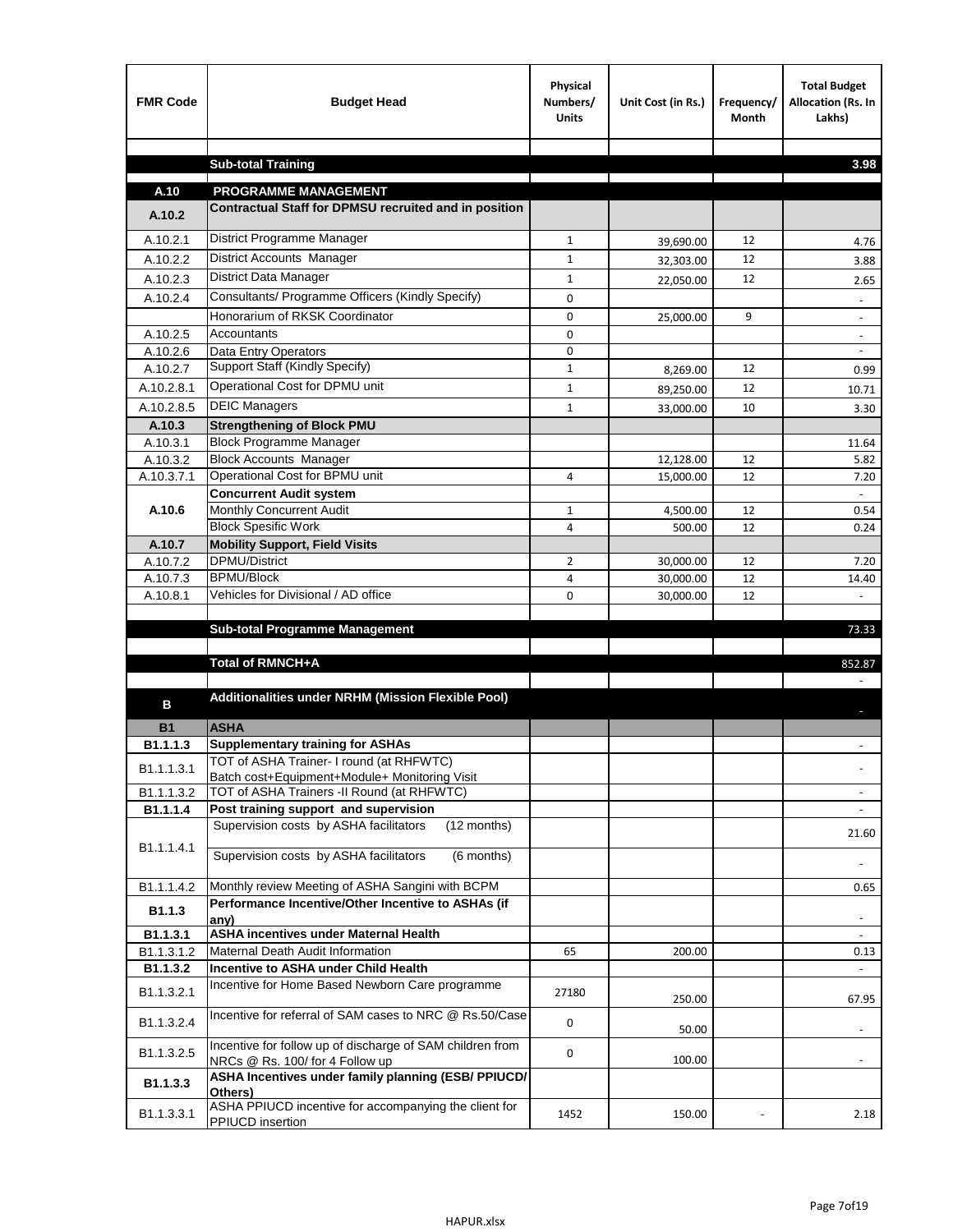| ASHA incentive under ESB scheme for promoting<br>393<br>500.00<br>1.97<br>spacing of births @ 500/- per ASHA/client<br>B <sub>1.1</sub> , 3, 3, 2<br>Spacing for 2 years after marriage @ 500/- per<br>409<br>2.05<br>500.00<br>ASHA/client<br>ASHA Incentive under ESB scheme for promoting<br>B1.1.3.3.3<br>adoption of limiting method upto two children @ Rs. 1000<br>481<br>1,000.00<br>4.81<br>per client<br><b>ASHA Incentives (other)</b><br>B1.1.3.6<br>ASHA incentive for NDD for 2 round<br>B <sub>1.1</sub> , 3, 5, 3<br>717<br>$\overline{2}$<br>100.00<br>1.43<br>Amount to be released for 12 months for Routine<br>B <sub>1.1</sub> .3.6.1<br>activities (4 month incentive for ASHAs those are yet to<br>79.16<br>be placed)<br>Incentive to ASHA Facilitator (12 Months)<br>B1.1.3.6.4<br>1.30<br>Reimbursement of travel expenses for accompanying a<br>woman to facility for surgical abortion (MVA/EVA) @<br>B <sub>1.1</sub> .3.6.5<br>40<br>150.00<br>0.06<br>Rs.150/-per case<br>Reimbursement of travel expenses for accompanying a<br>0.09<br>B <sub>1.1</sub> .3.6.6<br>woman to facility for medical abortion (MMA) @ Rs.225/-<br>40<br>225.00<br>per case<br>ASHA Torch (NO. of ASHA +AF) @ Rs. 262.20<br>B1.1.3.6.9<br>1.97<br>Other (support provisions to ASHA such as uniform,<br>B1.1.3.7<br>diary, ASHA Ghar etc)<br>ASHA Payment Voucher, Payment Register and VHIR<br>1.@ Rs. 25/ASHA, 2.@Rs.50/AF, 3.@Rs.150/block for<br>B <sub>1.1</sub> .3.7.2<br>1.45<br>ASHa master payment register,<br>4. @Rs.174.5/ASHA/B1.1.3.7.2<br>ASHA SAREE (TA/DA for Attending monthly meeting) No.<br>B <sub>1.1</sub> , 3.7.4<br>3.39<br>of ASHA+AF @ Rs.450<br>Honorarium of Regional Coordinator<br>B <sub>1.1</sub> .5.1<br>Honararium of District Community Process Manager<br>B <sub>1.1.5.2</sub><br>$\mathbf{1}$<br>12<br>32,303.00<br>3.88<br>Honararium of Block Community Process Manager<br>B <sub>1.1.5.3</sub><br>4<br>12<br>12,000.00<br>5.76<br>Mobility cost for ARC/AMG<br>AMG cost<br>$\mathbf{1}$<br>10,000.00<br>1<br>0.10<br>B <sub>1.1.5.4</sub><br>Quarterly BCPM meeting at Divisional Head Quarter @<br>rs. 500/BCPM/qtr.<br><b>Sub Total of ASHA</b><br>199.91965<br><b>Untied Fund</b><br>B.2<br><b>CHCs</b><br>B <sub>2.3</sub><br>12.25<br>PHCs<br>B <sub>2.4</sub><br>18.36<br><b>Sub Total of Untied Fund</b><br>30.6115<br><b>B9</b><br><b>Mainstreaming of AYUSH</b><br>Medical Officers at CHCs/ PHCs (Only AYUSH)<br>B.9.1<br><b>DH</b><br>B.9.1.1<br>0<br>12<br>29,106.00<br>٠<br><b>FRUs</b><br>B.9.1.2<br>3<br>12<br>29,106.00<br>10.48<br>Non FRU SDH/ CHC<br>4<br>B.9.1.3<br>12<br>29,106.00<br>13.97<br>24 X 7 PHC<br>B.9.1.4<br>$\mathbf{1}$<br>12<br>29,106.00<br>3.49<br>Non-24 X 7 PHCs/ APHCs<br>B.9.1.5<br>$\mathbf{1}$<br>12<br>29,106.00<br>3.49<br>Other Staff Nurses and Supervisory Nurses/ AYUSH<br><b>B.9.2</b><br>pharmacists (Only AYUSH)<br>DH<br>$\mathbf 0$<br>B.9.2.1<br>12<br>10,914.75<br>$\blacksquare$<br><b>FRUs</b><br>B.9.2.2<br>$\mathbf{1}$<br>12<br>10,914.75<br>1.31<br>Non FRU SDH/ CHC<br>B.9.2.3<br>$\mathbf{1}$<br>12<br>10,914.75<br>1.31<br>24 X 7 PHC<br>B.9.2.4<br>0<br>12<br>10,914.75<br>$\overline{\phantom{a}}$<br>Non-24 X 7 PHCs<br>B.9.2.5<br>$\mathbf{1}$<br>12<br>10,914.75<br>1.31 | <b>FMR Code</b> | <b>Budget Head</b> | Physical<br>Numbers/<br><b>Units</b> | Unit Cost (in Rs.) | Frequency/<br>Month | <b>Total Budget</b><br><b>Allocation (Rs. In</b><br>Lakhs) |
|----------------------------------------------------------------------------------------------------------------------------------------------------------------------------------------------------------------------------------------------------------------------------------------------------------------------------------------------------------------------------------------------------------------------------------------------------------------------------------------------------------------------------------------------------------------------------------------------------------------------------------------------------------------------------------------------------------------------------------------------------------------------------------------------------------------------------------------------------------------------------------------------------------------------------------------------------------------------------------------------------------------------------------------------------------------------------------------------------------------------------------------------------------------------------------------------------------------------------------------------------------------------------------------------------------------------------------------------------------------------------------------------------------------------------------------------------------------------------------------------------------------------------------------------------------------------------------------------------------------------------------------------------------------------------------------------------------------------------------------------------------------------------------------------------------------------------------------------------------------------------------------------------------------------------------------------------------------------------------------------------------------------------------------------------------------------------------------------------------------------------------------------------------------------------------------------------------------------------------------------------------------------------------------------------------------------------------------------------------------------------------------------------------------------------------------------------------------------------------------------------------------------------------------------------------------------------------------------------------------------------------------------------------------------------------------------------------------------------------------------------------------------------------------------------------------------------------------------------------------------------------------------------------------------------------------------------------------------------------------------------------------------------------------------------------------------------------------------------------------------------------------------------------------------------------------------------------------------------------------------------------------------------------------------------|-----------------|--------------------|--------------------------------------|--------------------|---------------------|------------------------------------------------------------|
|                                                                                                                                                                                                                                                                                                                                                                                                                                                                                                                                                                                                                                                                                                                                                                                                                                                                                                                                                                                                                                                                                                                                                                                                                                                                                                                                                                                                                                                                                                                                                                                                                                                                                                                                                                                                                                                                                                                                                                                                                                                                                                                                                                                                                                                                                                                                                                                                                                                                                                                                                                                                                                                                                                                                                                                                                                                                                                                                                                                                                                                                                                                                                                                                                                                                                                    |                 |                    |                                      |                    |                     |                                                            |
|                                                                                                                                                                                                                                                                                                                                                                                                                                                                                                                                                                                                                                                                                                                                                                                                                                                                                                                                                                                                                                                                                                                                                                                                                                                                                                                                                                                                                                                                                                                                                                                                                                                                                                                                                                                                                                                                                                                                                                                                                                                                                                                                                                                                                                                                                                                                                                                                                                                                                                                                                                                                                                                                                                                                                                                                                                                                                                                                                                                                                                                                                                                                                                                                                                                                                                    |                 |                    |                                      |                    |                     |                                                            |
|                                                                                                                                                                                                                                                                                                                                                                                                                                                                                                                                                                                                                                                                                                                                                                                                                                                                                                                                                                                                                                                                                                                                                                                                                                                                                                                                                                                                                                                                                                                                                                                                                                                                                                                                                                                                                                                                                                                                                                                                                                                                                                                                                                                                                                                                                                                                                                                                                                                                                                                                                                                                                                                                                                                                                                                                                                                                                                                                                                                                                                                                                                                                                                                                                                                                                                    |                 |                    |                                      |                    |                     |                                                            |
|                                                                                                                                                                                                                                                                                                                                                                                                                                                                                                                                                                                                                                                                                                                                                                                                                                                                                                                                                                                                                                                                                                                                                                                                                                                                                                                                                                                                                                                                                                                                                                                                                                                                                                                                                                                                                                                                                                                                                                                                                                                                                                                                                                                                                                                                                                                                                                                                                                                                                                                                                                                                                                                                                                                                                                                                                                                                                                                                                                                                                                                                                                                                                                                                                                                                                                    |                 |                    |                                      |                    |                     |                                                            |
|                                                                                                                                                                                                                                                                                                                                                                                                                                                                                                                                                                                                                                                                                                                                                                                                                                                                                                                                                                                                                                                                                                                                                                                                                                                                                                                                                                                                                                                                                                                                                                                                                                                                                                                                                                                                                                                                                                                                                                                                                                                                                                                                                                                                                                                                                                                                                                                                                                                                                                                                                                                                                                                                                                                                                                                                                                                                                                                                                                                                                                                                                                                                                                                                                                                                                                    |                 |                    |                                      |                    |                     |                                                            |
|                                                                                                                                                                                                                                                                                                                                                                                                                                                                                                                                                                                                                                                                                                                                                                                                                                                                                                                                                                                                                                                                                                                                                                                                                                                                                                                                                                                                                                                                                                                                                                                                                                                                                                                                                                                                                                                                                                                                                                                                                                                                                                                                                                                                                                                                                                                                                                                                                                                                                                                                                                                                                                                                                                                                                                                                                                                                                                                                                                                                                                                                                                                                                                                                                                                                                                    |                 |                    |                                      |                    |                     |                                                            |
|                                                                                                                                                                                                                                                                                                                                                                                                                                                                                                                                                                                                                                                                                                                                                                                                                                                                                                                                                                                                                                                                                                                                                                                                                                                                                                                                                                                                                                                                                                                                                                                                                                                                                                                                                                                                                                                                                                                                                                                                                                                                                                                                                                                                                                                                                                                                                                                                                                                                                                                                                                                                                                                                                                                                                                                                                                                                                                                                                                                                                                                                                                                                                                                                                                                                                                    |                 |                    |                                      |                    |                     |                                                            |
|                                                                                                                                                                                                                                                                                                                                                                                                                                                                                                                                                                                                                                                                                                                                                                                                                                                                                                                                                                                                                                                                                                                                                                                                                                                                                                                                                                                                                                                                                                                                                                                                                                                                                                                                                                                                                                                                                                                                                                                                                                                                                                                                                                                                                                                                                                                                                                                                                                                                                                                                                                                                                                                                                                                                                                                                                                                                                                                                                                                                                                                                                                                                                                                                                                                                                                    |                 |                    |                                      |                    |                     |                                                            |
|                                                                                                                                                                                                                                                                                                                                                                                                                                                                                                                                                                                                                                                                                                                                                                                                                                                                                                                                                                                                                                                                                                                                                                                                                                                                                                                                                                                                                                                                                                                                                                                                                                                                                                                                                                                                                                                                                                                                                                                                                                                                                                                                                                                                                                                                                                                                                                                                                                                                                                                                                                                                                                                                                                                                                                                                                                                                                                                                                                                                                                                                                                                                                                                                                                                                                                    |                 |                    |                                      |                    |                     |                                                            |
|                                                                                                                                                                                                                                                                                                                                                                                                                                                                                                                                                                                                                                                                                                                                                                                                                                                                                                                                                                                                                                                                                                                                                                                                                                                                                                                                                                                                                                                                                                                                                                                                                                                                                                                                                                                                                                                                                                                                                                                                                                                                                                                                                                                                                                                                                                                                                                                                                                                                                                                                                                                                                                                                                                                                                                                                                                                                                                                                                                                                                                                                                                                                                                                                                                                                                                    |                 |                    |                                      |                    |                     |                                                            |
|                                                                                                                                                                                                                                                                                                                                                                                                                                                                                                                                                                                                                                                                                                                                                                                                                                                                                                                                                                                                                                                                                                                                                                                                                                                                                                                                                                                                                                                                                                                                                                                                                                                                                                                                                                                                                                                                                                                                                                                                                                                                                                                                                                                                                                                                                                                                                                                                                                                                                                                                                                                                                                                                                                                                                                                                                                                                                                                                                                                                                                                                                                                                                                                                                                                                                                    |                 |                    |                                      |                    |                     |                                                            |
|                                                                                                                                                                                                                                                                                                                                                                                                                                                                                                                                                                                                                                                                                                                                                                                                                                                                                                                                                                                                                                                                                                                                                                                                                                                                                                                                                                                                                                                                                                                                                                                                                                                                                                                                                                                                                                                                                                                                                                                                                                                                                                                                                                                                                                                                                                                                                                                                                                                                                                                                                                                                                                                                                                                                                                                                                                                                                                                                                                                                                                                                                                                                                                                                                                                                                                    |                 |                    |                                      |                    |                     |                                                            |
|                                                                                                                                                                                                                                                                                                                                                                                                                                                                                                                                                                                                                                                                                                                                                                                                                                                                                                                                                                                                                                                                                                                                                                                                                                                                                                                                                                                                                                                                                                                                                                                                                                                                                                                                                                                                                                                                                                                                                                                                                                                                                                                                                                                                                                                                                                                                                                                                                                                                                                                                                                                                                                                                                                                                                                                                                                                                                                                                                                                                                                                                                                                                                                                                                                                                                                    |                 |                    |                                      |                    |                     |                                                            |
|                                                                                                                                                                                                                                                                                                                                                                                                                                                                                                                                                                                                                                                                                                                                                                                                                                                                                                                                                                                                                                                                                                                                                                                                                                                                                                                                                                                                                                                                                                                                                                                                                                                                                                                                                                                                                                                                                                                                                                                                                                                                                                                                                                                                                                                                                                                                                                                                                                                                                                                                                                                                                                                                                                                                                                                                                                                                                                                                                                                                                                                                                                                                                                                                                                                                                                    |                 |                    |                                      |                    |                     |                                                            |
|                                                                                                                                                                                                                                                                                                                                                                                                                                                                                                                                                                                                                                                                                                                                                                                                                                                                                                                                                                                                                                                                                                                                                                                                                                                                                                                                                                                                                                                                                                                                                                                                                                                                                                                                                                                                                                                                                                                                                                                                                                                                                                                                                                                                                                                                                                                                                                                                                                                                                                                                                                                                                                                                                                                                                                                                                                                                                                                                                                                                                                                                                                                                                                                                                                                                                                    |                 |                    |                                      |                    |                     |                                                            |
|                                                                                                                                                                                                                                                                                                                                                                                                                                                                                                                                                                                                                                                                                                                                                                                                                                                                                                                                                                                                                                                                                                                                                                                                                                                                                                                                                                                                                                                                                                                                                                                                                                                                                                                                                                                                                                                                                                                                                                                                                                                                                                                                                                                                                                                                                                                                                                                                                                                                                                                                                                                                                                                                                                                                                                                                                                                                                                                                                                                                                                                                                                                                                                                                                                                                                                    |                 |                    |                                      |                    |                     |                                                            |
|                                                                                                                                                                                                                                                                                                                                                                                                                                                                                                                                                                                                                                                                                                                                                                                                                                                                                                                                                                                                                                                                                                                                                                                                                                                                                                                                                                                                                                                                                                                                                                                                                                                                                                                                                                                                                                                                                                                                                                                                                                                                                                                                                                                                                                                                                                                                                                                                                                                                                                                                                                                                                                                                                                                                                                                                                                                                                                                                                                                                                                                                                                                                                                                                                                                                                                    |                 |                    |                                      |                    |                     |                                                            |
|                                                                                                                                                                                                                                                                                                                                                                                                                                                                                                                                                                                                                                                                                                                                                                                                                                                                                                                                                                                                                                                                                                                                                                                                                                                                                                                                                                                                                                                                                                                                                                                                                                                                                                                                                                                                                                                                                                                                                                                                                                                                                                                                                                                                                                                                                                                                                                                                                                                                                                                                                                                                                                                                                                                                                                                                                                                                                                                                                                                                                                                                                                                                                                                                                                                                                                    |                 |                    |                                      |                    |                     |                                                            |
|                                                                                                                                                                                                                                                                                                                                                                                                                                                                                                                                                                                                                                                                                                                                                                                                                                                                                                                                                                                                                                                                                                                                                                                                                                                                                                                                                                                                                                                                                                                                                                                                                                                                                                                                                                                                                                                                                                                                                                                                                                                                                                                                                                                                                                                                                                                                                                                                                                                                                                                                                                                                                                                                                                                                                                                                                                                                                                                                                                                                                                                                                                                                                                                                                                                                                                    |                 |                    |                                      |                    |                     |                                                            |
|                                                                                                                                                                                                                                                                                                                                                                                                                                                                                                                                                                                                                                                                                                                                                                                                                                                                                                                                                                                                                                                                                                                                                                                                                                                                                                                                                                                                                                                                                                                                                                                                                                                                                                                                                                                                                                                                                                                                                                                                                                                                                                                                                                                                                                                                                                                                                                                                                                                                                                                                                                                                                                                                                                                                                                                                                                                                                                                                                                                                                                                                                                                                                                                                                                                                                                    |                 |                    |                                      |                    |                     |                                                            |
|                                                                                                                                                                                                                                                                                                                                                                                                                                                                                                                                                                                                                                                                                                                                                                                                                                                                                                                                                                                                                                                                                                                                                                                                                                                                                                                                                                                                                                                                                                                                                                                                                                                                                                                                                                                                                                                                                                                                                                                                                                                                                                                                                                                                                                                                                                                                                                                                                                                                                                                                                                                                                                                                                                                                                                                                                                                                                                                                                                                                                                                                                                                                                                                                                                                                                                    |                 |                    |                                      |                    |                     |                                                            |
|                                                                                                                                                                                                                                                                                                                                                                                                                                                                                                                                                                                                                                                                                                                                                                                                                                                                                                                                                                                                                                                                                                                                                                                                                                                                                                                                                                                                                                                                                                                                                                                                                                                                                                                                                                                                                                                                                                                                                                                                                                                                                                                                                                                                                                                                                                                                                                                                                                                                                                                                                                                                                                                                                                                                                                                                                                                                                                                                                                                                                                                                                                                                                                                                                                                                                                    |                 |                    |                                      |                    |                     |                                                            |
|                                                                                                                                                                                                                                                                                                                                                                                                                                                                                                                                                                                                                                                                                                                                                                                                                                                                                                                                                                                                                                                                                                                                                                                                                                                                                                                                                                                                                                                                                                                                                                                                                                                                                                                                                                                                                                                                                                                                                                                                                                                                                                                                                                                                                                                                                                                                                                                                                                                                                                                                                                                                                                                                                                                                                                                                                                                                                                                                                                                                                                                                                                                                                                                                                                                                                                    |                 |                    |                                      |                    |                     |                                                            |
|                                                                                                                                                                                                                                                                                                                                                                                                                                                                                                                                                                                                                                                                                                                                                                                                                                                                                                                                                                                                                                                                                                                                                                                                                                                                                                                                                                                                                                                                                                                                                                                                                                                                                                                                                                                                                                                                                                                                                                                                                                                                                                                                                                                                                                                                                                                                                                                                                                                                                                                                                                                                                                                                                                                                                                                                                                                                                                                                                                                                                                                                                                                                                                                                                                                                                                    |                 |                    |                                      |                    |                     |                                                            |
|                                                                                                                                                                                                                                                                                                                                                                                                                                                                                                                                                                                                                                                                                                                                                                                                                                                                                                                                                                                                                                                                                                                                                                                                                                                                                                                                                                                                                                                                                                                                                                                                                                                                                                                                                                                                                                                                                                                                                                                                                                                                                                                                                                                                                                                                                                                                                                                                                                                                                                                                                                                                                                                                                                                                                                                                                                                                                                                                                                                                                                                                                                                                                                                                                                                                                                    |                 |                    |                                      |                    |                     |                                                            |
|                                                                                                                                                                                                                                                                                                                                                                                                                                                                                                                                                                                                                                                                                                                                                                                                                                                                                                                                                                                                                                                                                                                                                                                                                                                                                                                                                                                                                                                                                                                                                                                                                                                                                                                                                                                                                                                                                                                                                                                                                                                                                                                                                                                                                                                                                                                                                                                                                                                                                                                                                                                                                                                                                                                                                                                                                                                                                                                                                                                                                                                                                                                                                                                                                                                                                                    |                 |                    |                                      |                    |                     |                                                            |
|                                                                                                                                                                                                                                                                                                                                                                                                                                                                                                                                                                                                                                                                                                                                                                                                                                                                                                                                                                                                                                                                                                                                                                                                                                                                                                                                                                                                                                                                                                                                                                                                                                                                                                                                                                                                                                                                                                                                                                                                                                                                                                                                                                                                                                                                                                                                                                                                                                                                                                                                                                                                                                                                                                                                                                                                                                                                                                                                                                                                                                                                                                                                                                                                                                                                                                    |                 |                    |                                      |                    |                     |                                                            |
|                                                                                                                                                                                                                                                                                                                                                                                                                                                                                                                                                                                                                                                                                                                                                                                                                                                                                                                                                                                                                                                                                                                                                                                                                                                                                                                                                                                                                                                                                                                                                                                                                                                                                                                                                                                                                                                                                                                                                                                                                                                                                                                                                                                                                                                                                                                                                                                                                                                                                                                                                                                                                                                                                                                                                                                                                                                                                                                                                                                                                                                                                                                                                                                                                                                                                                    |                 |                    |                                      |                    |                     |                                                            |
|                                                                                                                                                                                                                                                                                                                                                                                                                                                                                                                                                                                                                                                                                                                                                                                                                                                                                                                                                                                                                                                                                                                                                                                                                                                                                                                                                                                                                                                                                                                                                                                                                                                                                                                                                                                                                                                                                                                                                                                                                                                                                                                                                                                                                                                                                                                                                                                                                                                                                                                                                                                                                                                                                                                                                                                                                                                                                                                                                                                                                                                                                                                                                                                                                                                                                                    |                 |                    |                                      |                    |                     |                                                            |
|                                                                                                                                                                                                                                                                                                                                                                                                                                                                                                                                                                                                                                                                                                                                                                                                                                                                                                                                                                                                                                                                                                                                                                                                                                                                                                                                                                                                                                                                                                                                                                                                                                                                                                                                                                                                                                                                                                                                                                                                                                                                                                                                                                                                                                                                                                                                                                                                                                                                                                                                                                                                                                                                                                                                                                                                                                                                                                                                                                                                                                                                                                                                                                                                                                                                                                    |                 |                    |                                      |                    |                     |                                                            |
|                                                                                                                                                                                                                                                                                                                                                                                                                                                                                                                                                                                                                                                                                                                                                                                                                                                                                                                                                                                                                                                                                                                                                                                                                                                                                                                                                                                                                                                                                                                                                                                                                                                                                                                                                                                                                                                                                                                                                                                                                                                                                                                                                                                                                                                                                                                                                                                                                                                                                                                                                                                                                                                                                                                                                                                                                                                                                                                                                                                                                                                                                                                                                                                                                                                                                                    |                 |                    |                                      |                    |                     |                                                            |
|                                                                                                                                                                                                                                                                                                                                                                                                                                                                                                                                                                                                                                                                                                                                                                                                                                                                                                                                                                                                                                                                                                                                                                                                                                                                                                                                                                                                                                                                                                                                                                                                                                                                                                                                                                                                                                                                                                                                                                                                                                                                                                                                                                                                                                                                                                                                                                                                                                                                                                                                                                                                                                                                                                                                                                                                                                                                                                                                                                                                                                                                                                                                                                                                                                                                                                    |                 |                    |                                      |                    |                     |                                                            |
|                                                                                                                                                                                                                                                                                                                                                                                                                                                                                                                                                                                                                                                                                                                                                                                                                                                                                                                                                                                                                                                                                                                                                                                                                                                                                                                                                                                                                                                                                                                                                                                                                                                                                                                                                                                                                                                                                                                                                                                                                                                                                                                                                                                                                                                                                                                                                                                                                                                                                                                                                                                                                                                                                                                                                                                                                                                                                                                                                                                                                                                                                                                                                                                                                                                                                                    |                 |                    |                                      |                    |                     |                                                            |
|                                                                                                                                                                                                                                                                                                                                                                                                                                                                                                                                                                                                                                                                                                                                                                                                                                                                                                                                                                                                                                                                                                                                                                                                                                                                                                                                                                                                                                                                                                                                                                                                                                                                                                                                                                                                                                                                                                                                                                                                                                                                                                                                                                                                                                                                                                                                                                                                                                                                                                                                                                                                                                                                                                                                                                                                                                                                                                                                                                                                                                                                                                                                                                                                                                                                                                    |                 |                    |                                      |                    |                     |                                                            |
|                                                                                                                                                                                                                                                                                                                                                                                                                                                                                                                                                                                                                                                                                                                                                                                                                                                                                                                                                                                                                                                                                                                                                                                                                                                                                                                                                                                                                                                                                                                                                                                                                                                                                                                                                                                                                                                                                                                                                                                                                                                                                                                                                                                                                                                                                                                                                                                                                                                                                                                                                                                                                                                                                                                                                                                                                                                                                                                                                                                                                                                                                                                                                                                                                                                                                                    |                 |                    |                                      |                    |                     |                                                            |
|                                                                                                                                                                                                                                                                                                                                                                                                                                                                                                                                                                                                                                                                                                                                                                                                                                                                                                                                                                                                                                                                                                                                                                                                                                                                                                                                                                                                                                                                                                                                                                                                                                                                                                                                                                                                                                                                                                                                                                                                                                                                                                                                                                                                                                                                                                                                                                                                                                                                                                                                                                                                                                                                                                                                                                                                                                                                                                                                                                                                                                                                                                                                                                                                                                                                                                    |                 |                    |                                      |                    |                     |                                                            |
|                                                                                                                                                                                                                                                                                                                                                                                                                                                                                                                                                                                                                                                                                                                                                                                                                                                                                                                                                                                                                                                                                                                                                                                                                                                                                                                                                                                                                                                                                                                                                                                                                                                                                                                                                                                                                                                                                                                                                                                                                                                                                                                                                                                                                                                                                                                                                                                                                                                                                                                                                                                                                                                                                                                                                                                                                                                                                                                                                                                                                                                                                                                                                                                                                                                                                                    |                 |                    |                                      |                    |                     |                                                            |
|                                                                                                                                                                                                                                                                                                                                                                                                                                                                                                                                                                                                                                                                                                                                                                                                                                                                                                                                                                                                                                                                                                                                                                                                                                                                                                                                                                                                                                                                                                                                                                                                                                                                                                                                                                                                                                                                                                                                                                                                                                                                                                                                                                                                                                                                                                                                                                                                                                                                                                                                                                                                                                                                                                                                                                                                                                                                                                                                                                                                                                                                                                                                                                                                                                                                                                    |                 |                    |                                      |                    |                     |                                                            |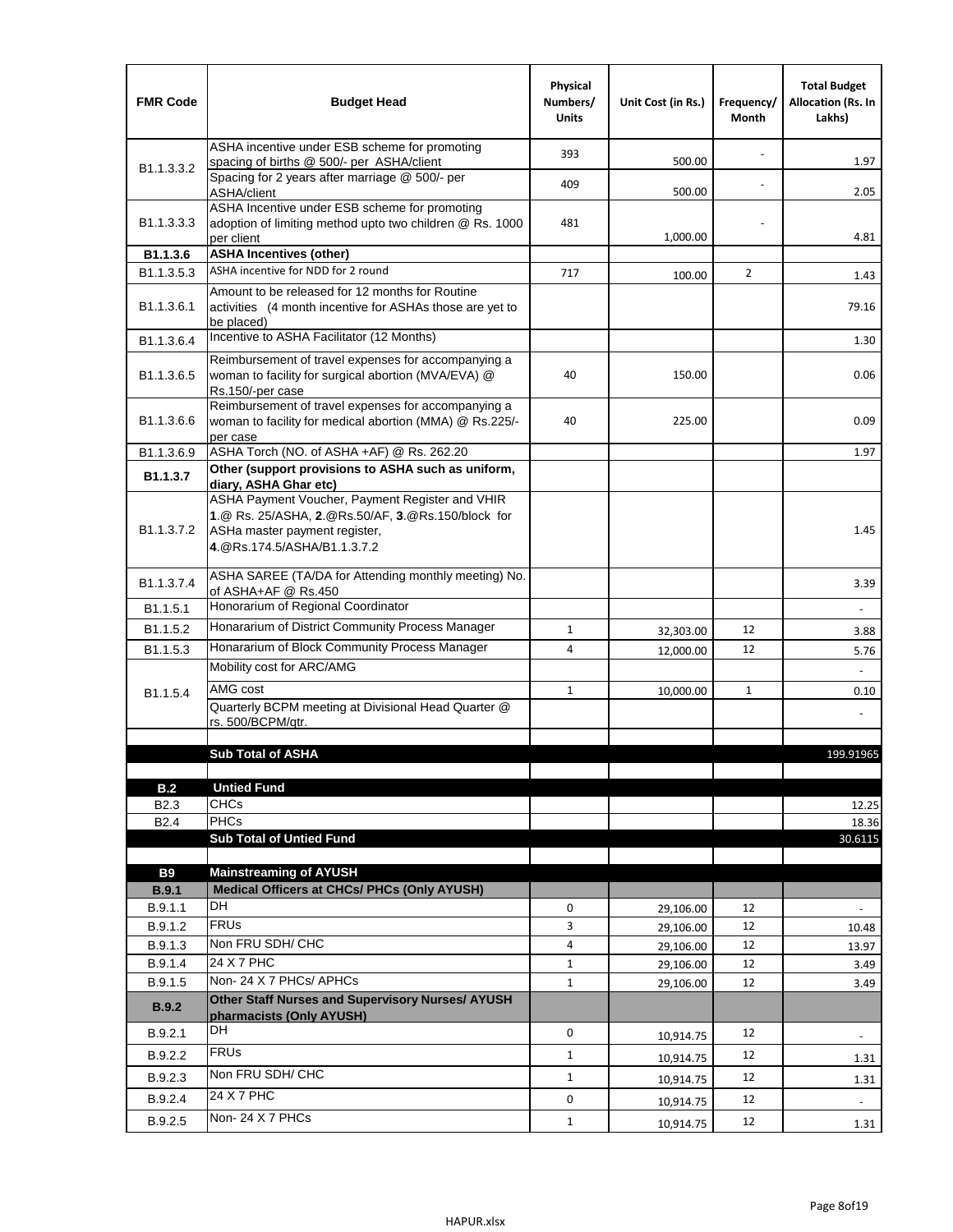| <b>FMR Code</b>   | <b>Budget Head</b>                                                                              | Physical<br>Numbers/<br><b>Units</b> | Unit Cost (in Rs.) | Frequency/<br>Month | <b>Total Budget</b><br>Allocation (Rs. In<br>Lakhs)  |
|-------------------|-------------------------------------------------------------------------------------------------|--------------------------------------|--------------------|---------------------|------------------------------------------------------|
|                   | Panchkarma Unit Lokbabdhu Rajnarayna Joint<br><b>Hospital, Lucknow</b>                          |                                      |                    |                     |                                                      |
| B.9.2.6           | Honararium of Panchkarma Technician (1Male and 1<br>Female)                                     | 0                                    | 10,000.00          | 12                  |                                                      |
|                   | Honorarium of Panchkarma Attendent                                                              | 0                                    | 8,000.00           | 12                  |                                                      |
|                   | Lumpsum amount for Sweeper (Safai Karmi)                                                        |                                      |                    |                     | 0                                                    |
| <b>B9.3</b>       | <b>Other Activities (Excluding HR)</b>                                                          |                                      |                    |                     |                                                      |
| B9.3.1            | Contingency AYUSH wings                                                                         | $\mathbf{1}$                         | 20,000.00          |                     | 0.20                                                 |
| B9.3.3            | Establishment of Panchkarma Unit                                                                |                                      |                    |                     | $\mathbf 0$                                          |
| B9.3.4            | Construction of AYUSH Wing                                                                      | 0                                    | 3,000,000.00       |                     |                                                      |
|                   |                                                                                                 |                                      |                    |                     |                                                      |
|                   | Sub Total of Mainstreaming of AYUSH                                                             |                                      |                    |                     | 35.56                                                |
|                   |                                                                                                 |                                      |                    |                     |                                                      |
| <b>B10</b>        | <b>IEC-BCC NRHM</b><br><b>Girls Child Day</b>                                                   |                                      |                    |                     |                                                      |
| B.10.3.5          | <b>Division level</b>                                                                           | 0                                    | 50,000.00          | 1                   |                                                      |
|                   | <b>Block level</b>                                                                              | 4                                    | 10,000.00          | $\mathbf{1}$        | 0.40                                                 |
| <b>B.10.7</b>     | Priniting activities (please specify)                                                           |                                      |                    |                     |                                                      |
| B.10.7.1          | SM booklet @Rs 20.00 for all ANCs                                                               | 42686                                | 20.00              |                     | 8.54                                                 |
| <b>B.10.7.4</b>   | MCP card @ Rs 10 for all ANCs<br><b>Other printing</b>                                          | 42686                                | 10.00              |                     | 4.27                                                 |
| B.10.7.4.1        | <b>IEC-BCC Material for NDD</b>                                                                 |                                      |                    |                     |                                                      |
|                   | IEC material, poster, banner @ Rs. 14000 per block for 2<br>round                               | 4                                    | 14000              | $\overline{2}$      | 1.12                                                 |
|                   | Teaching and community hand bills/pumphlets and check<br>list @ Rs. 14000 per block for 2 round | 4                                    | 14000              | $\overline{2}$      | 1.12                                                 |
|                   | 5 Fipchart per block @ Rs. 200 per Flip chart( one time)                                        | 20                                   | 200                | $\mathbf{1}$        | 0.04                                                 |
|                   | AWW and Teacher hand out @ Rs. 7 each for 2 round                                               | 1606                                 | $\overline{7}$     | 2                   | 0.22                                                 |
|                   | ASHA hand out @ Rs. 2 each for 2 round                                                          | 717                                  | $\overline{2}$     | 2                   | 0.03                                                 |
|                   | <b>AFHC cards</b><br>For DH & MC level Existing AFHS clinics                                    |                                      |                    |                     |                                                      |
| <b>B.10.7.4.2</b> | For CHC level Existing AFHS clinics                                                             | 0<br>0                               | 0.50<br>0.50       | 2000<br>2000        | $\overline{\phantom{a}}$<br>$\overline{\phantom{a}}$ |
|                   | For PHC level existing AFHS clinics                                                             | 0                                    | 0.50               | 2000                | $\bar{\phantom{a}}$                                  |
|                   | AFHC Register (3 register per clinic)                                                           | 0                                    | 150.00             | $\mathbf{1}$        | $\blacksquare$                                       |
|                   | Printing of RBSK card and registers                                                             | 0                                    |                    |                     |                                                      |
|                   | MHT Register for AWC                                                                            | 847                                  | 100.00             | $\mathbf{1}$        | 0.85                                                 |
|                   | MHT Register for School<br>(Class-1 to 12)                                                      | 129                                  | 100.00             | $\mathbf{1}$        | 0.13                                                 |
| B.10.7.4.3        | RBSK Format (microplan, reporting) @ Rs. 3000/ per<br>block                                     | 4                                    | 3,000.00           | $\mathbf{1}$        | 0.12                                                 |
|                   | RBSK card for children of AWC and School                                                        |                                      |                    |                     |                                                      |
|                   | AWC (Twice in year)                                                                             | 423616                               | 1.20               |                     | 5.08                                                 |
|                   | School (Class 1 to 12)                                                                          | 64515                                | 0.75               |                     | 0.48                                                 |
|                   | <b>Sub Total IEC</b>                                                                            |                                      |                    |                     | 22.40                                                |
|                   |                                                                                                 |                                      |                    |                     |                                                      |
| <b>B.11</b>       |                                                                                                 |                                      |                    |                     |                                                      |
| B.11.2.5          | Recurring support of 18 BCTV                                                                    |                                      |                    |                     | 0                                                    |
|                   |                                                                                                 |                                      |                    |                     |                                                      |
| <b>B14</b>        | Innovations (if any)<br>Religious and Community Leaders Meet @ Rs.                              |                                      |                    |                     |                                                      |
| B14.6             | 10000/District/meeting                                                                          | $\mathbf{1}$                         | 10,000.00          |                     | 0.10                                                 |
| B14.11            | Rogi Sahayata Kendra @ Rs. 664200 including 5%<br>increment in HR cost                          |                                      |                    |                     |                                                      |
| B14.12            | AAA Platform - Monitoring & Microplanning meeting for<br>frontline workers                      |                                      |                    |                     |                                                      |
|                   | Nurse Mentor Programme and Establishment of Mini                                                |                                      |                    |                     |                                                      |
|                   | <b>Skill Lab</b>                                                                                |                                      |                    |                     |                                                      |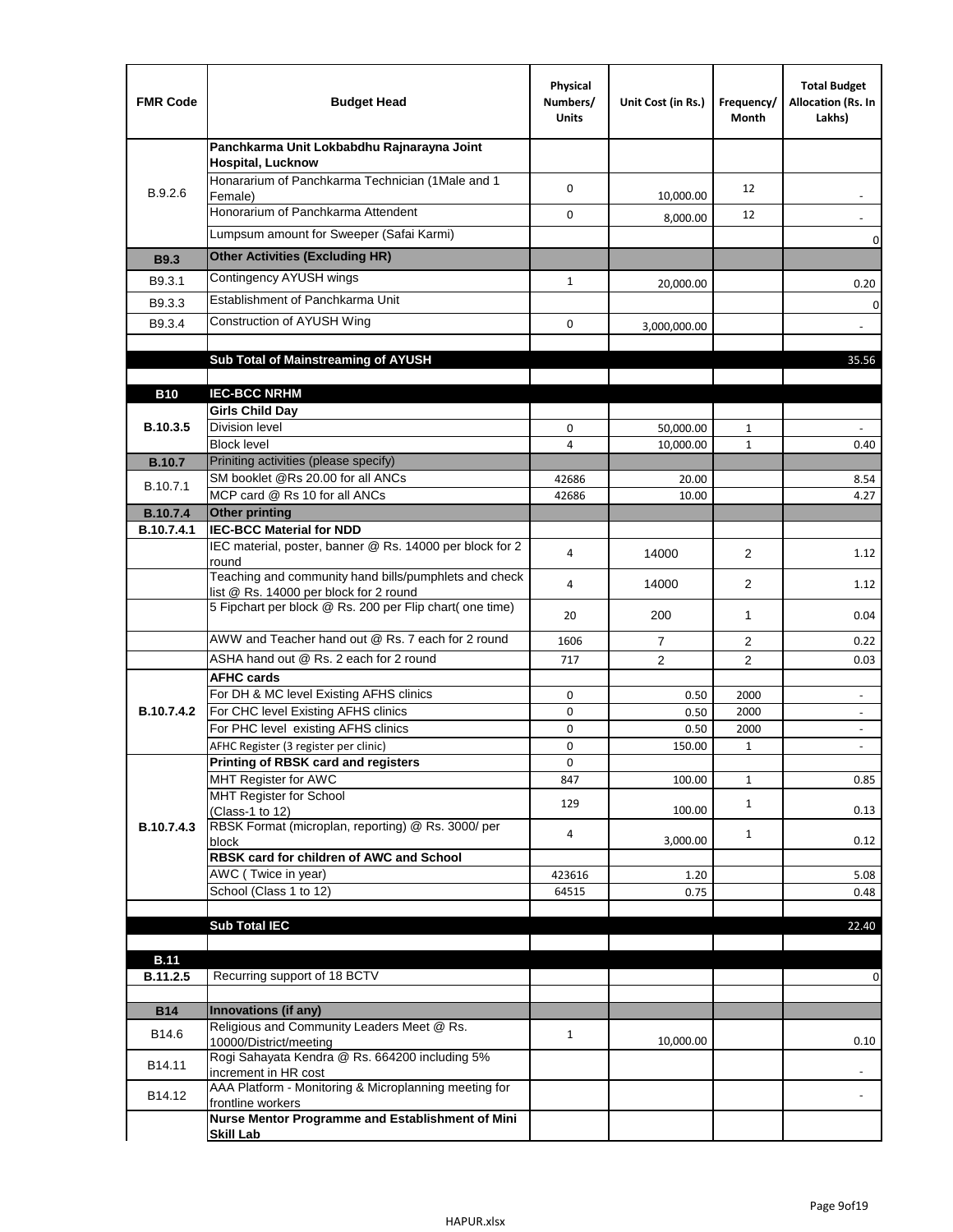| <b>FMR Code</b> | <b>Budget Head</b>                                                                         | Physical<br>Numbers/<br><b>Units</b> | Unit Cost (in Rs.) | Frequency/<br><b>Month</b> | <b>Total Budget</b><br>Allocation (Rs. In<br>Lakhs) |
|-----------------|--------------------------------------------------------------------------------------------|--------------------------------------|--------------------|----------------------------|-----------------------------------------------------|
| B14.19          | Honoraium of Naurse Mentor (Existing)                                                      | 0                                    | 38,588.00          | 12                         | $\sim$                                              |
|                 | Honoraium of Naurse Mentor for 12 montys (New)                                             | 0                                    | 36,750.00          | 12                         |                                                     |
|                 | Honoraium of Naurse Mentor fro 10 months (New)                                             | 0                                    | 36,750.00          | 10                         | $\sim$                                              |
| B14.22          | Training Strategy for Village Health and Nutrition Days<br>(VHNDs)                         |                                      |                    |                            | 6.44                                                |
|                 | Free Transport Facilities to PLHIV(People Living with                                      |                                      |                    |                            |                                                     |
| B14.25          | <b>HIV)</b> for treatment                                                                  |                                      |                    |                            |                                                     |
|                 | On ART cost                                                                                |                                      |                    |                            |                                                     |
|                 | PRE ART Cost                                                                               |                                      |                    |                            |                                                     |
|                 | <b>KAYAKALP' Award Scheme</b>                                                              |                                      |                    |                            |                                                     |
|                 | Training for Swachha Bharat Abhiyan                                                        |                                      |                    |                            |                                                     |
|                 | Awareness cum Internal Assessors Training Workshop @                                       |                                      |                    |                            |                                                     |
|                 | Rs. 33000/Disitrict                                                                        |                                      |                    |                            | 0.33<br>$\overline{a}$                              |
|                 | District level Hospital Rs. 20000/District<br><b>CHC</b> level                             |                                      |                    |                            |                                                     |
|                 | PHC level                                                                                  | $\overline{2}$                       | 15,000.00          |                            | 0.30                                                |
|                 |                                                                                            | $\mathbf{1}$                         | 6,000.00           |                            | 0.06                                                |
| B14.29          | <b>Internal Assessment</b><br>District level Hospital (Quarterly)                          |                                      |                    |                            |                                                     |
|                 | CHC level (Quarterly)                                                                      | 0                                    | 2,000.00           | 4                          |                                                     |
|                 |                                                                                            | $\overline{2}$                       | 1,000.00           | 4                          | 0.08                                                |
|                 | PHC level (Quarterly)<br><b>Peer Assessment</b>                                            | $\mathbf{1}$                         | 500.00             | 4                          | 0.02                                                |
|                 |                                                                                            |                                      |                    |                            |                                                     |
|                 | <b>District level Hospital</b><br><b>CHC</b> level                                         | 0                                    | 25,000.00          |                            |                                                     |
|                 | PHC level                                                                                  | $\overline{2}$<br>$\mathbf{1}$       | 10,000.00          |                            | 0.20                                                |
|                 | <b>Matritwa Saptah</b>                                                                     |                                      | 5,000.00           |                            | 0.05                                                |
|                 | District level activities @Rs 50000                                                        | $\mathbf{1}$                         |                    |                            | 0.50                                                |
|                 |                                                                                            |                                      | 50,000.00          |                            |                                                     |
|                 | Mobility support @ Rs 17600/block                                                          | 4                                    | 17,600.00          |                            | 0.70                                                |
| B14.33          | Printing of formats, reports and HRP register @ 50/ANM                                     | 204                                  | 50.00              |                            | 0.10                                                |
|                 | <b>IEC Support</b>                                                                         |                                      |                    |                            |                                                     |
|                 | District level                                                                             | $\mathbf{1}$                         | 2,500.00           |                            | 0.03                                                |
|                 | <b>Block Level</b>                                                                         | 4                                    | 25,000.00          |                            | 1.00                                                |
|                 | hoarding 5/dist & 1/FRU & 1/block @ Rs. 2000/-                                             | 11                                   | 2,000.00           |                            | 0.22                                                |
|                 | <b>Gestational Diabetes Mallitius Pilot - 18 districts</b>                                 |                                      |                    |                            |                                                     |
|                 | Glucometer @ 1 /ANM+2/Block+2 additional                                                   | 0                                    | 3.000.00           |                            | $\overline{\phantom{a}}$                            |
| B14.34          | Procurement of Glucose 75mg, (2*all ANCs+24*5%GDMs)                                        | 0                                    | 25.00              |                            |                                                     |
|                 | Insulin 9 vials *5% ANCs                                                                   | 0                                    | 50.00              |                            | $\blacksquare$                                      |
|                 | with syringe (900 units/+18 syringes)                                                      | 0                                    | 20.00              |                            |                                                     |
|                 | <b>Misoprost Distribution for Home Deliveries</b>                                          |                                      |                    |                            |                                                     |
|                 | Printing of registers @ Rs50.00 each                                                       |                                      |                    |                            | $\overline{\phantom{a}}$                            |
|                 | Budget for Tab Mesoprostol procurement in Lakh                                             |                                      |                    |                            | $\blacksquare$                                      |
| B14.35          | ASHA Incentive @ Rs.100.00 each case in Lakh                                               |                                      |                    |                            | $\overline{\phantom{a}}$                            |
|                 | Block level ANM/ ASHAs training @ 23650/ in Lakh                                           |                                      |                    |                            | $\blacksquare$                                      |
|                 | District Orientation meeting @Rs 20000, in Lakh                                            |                                      |                    |                            |                                                     |
|                 | <b>Sub Total Innovation</b>                                                                |                                      |                    |                            | 10.13                                               |
| <b>B15</b>      | <b>Planning, Implementation and Monitoring</b>                                             |                                      |                    |                            |                                                     |
| <b>B15.2</b>    | <b>Quality Assurance</b>                                                                   |                                      |                    |                            |                                                     |
| B15.2.2         | <b>Division Level Human Resource</b>                                                       | 0                                    |                    |                            |                                                     |
|                 | Honorarium of Existing Divisonal Consultant -Quality @                                     |                                      |                    |                            |                                                     |
|                 | Rs. 45000/month for 10 months                                                              | $\mathbf 0$                          | 45,000.00          | 10                         |                                                     |
|                 | Honorarium of Vacant Divisonal Consultant -Quality @<br>Rs. 45000/month for 2 months       | $\mathbf 0$                          | 45,000.00          | $\overline{2}$             |                                                     |
|                 | Honararium of Existing Divisonal Consultant - Public<br>Health @ Rs.45000/PM for 10 Months | $\mathbf 0$                          | 45,000.00          | $\overline{2}$             |                                                     |
|                 | Honararium of Vacant Divisonal Consultant - Public Health<br>@ Rs.45000/PM for 2 Months    | $\mathbf 0$                          | 45,000.00          | 10                         |                                                     |
|                 | Data Entry Operator @Rs 12000/PM for 2 Month ("New                                         | 0                                    | 12,000.00          | $\overline{2}$             |                                                     |
|                 | Position)<br><b>District Level Human Resource</b>                                          |                                      |                    |                            |                                                     |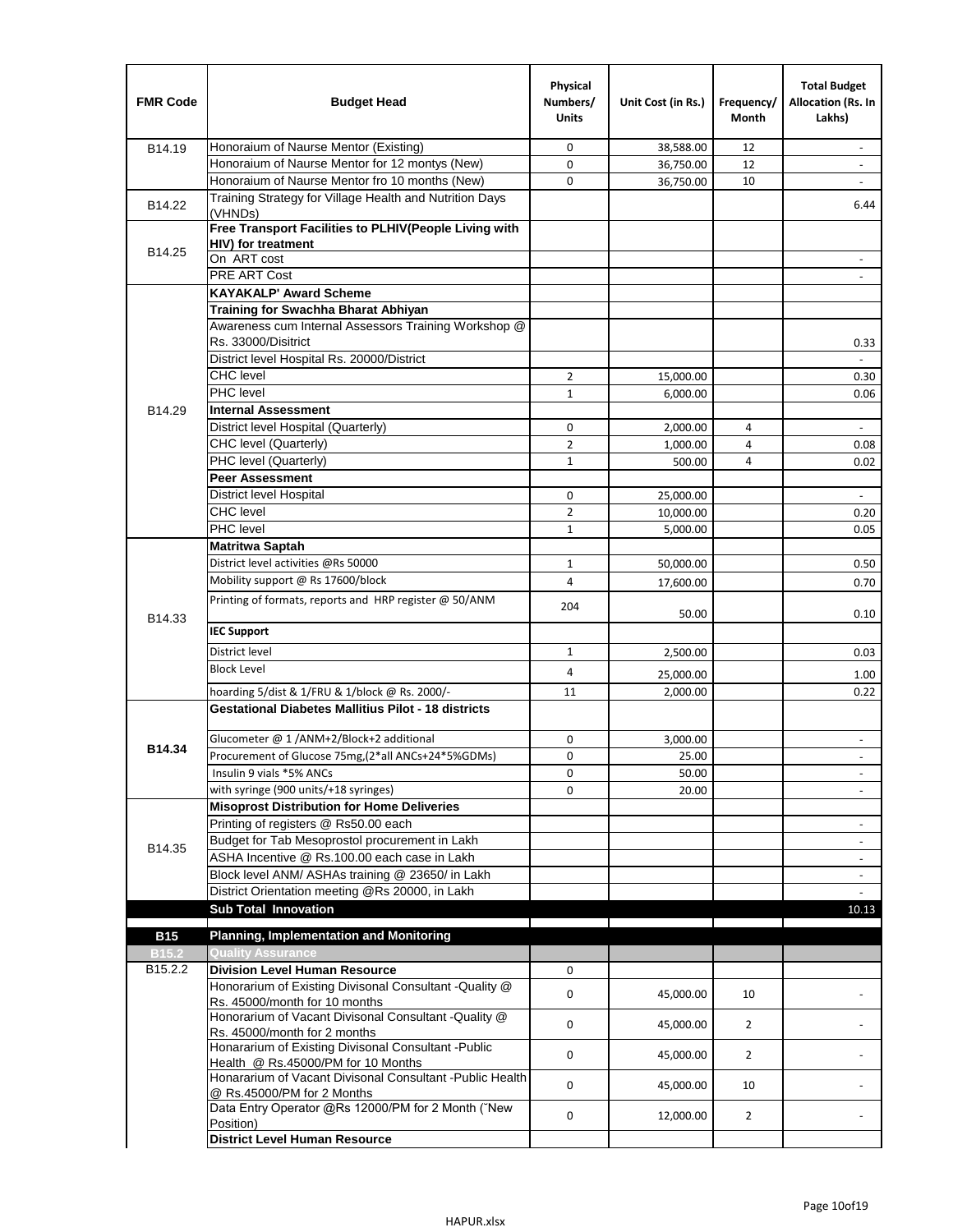| <b>FMR Code</b>         | <b>Budget Head</b>                                                                                | Physical<br>Numbers/<br><b>Units</b> | Unit Cost (in Rs.) | Frequency/<br><b>Month</b> | <b>Total Budget</b><br>Allocation (Rs. In<br>Lakhs) |
|-------------------------|---------------------------------------------------------------------------------------------------|--------------------------------------|--------------------|----------------------------|-----------------------------------------------------|
|                         | Honorarium of Existing District Consultant -Quality @ Rs.<br>40000/month for 10 months            | $\mathbf{1}$                         | 40,000.00          | 10                         | 4.00                                                |
|                         | Honorarium of Vacant District Consultant -Quality @ Rs.<br>40000/month for 2 months               | $\mathbf 0$                          | 40,000.00          | $\overline{2}$             |                                                     |
|                         | Honararium of Existing Hospital Quality Manager @<br>Rs.35000/PM for 10 Months                    | $\mathbf{1}$                         | 35,000.00          | 10                         | 3.50                                                |
|                         | Honararium of Vacant Hospital Quality Manager @<br>Rs.35000/PM for 2 Months                       | $\mathbf 0$                          | 35,000.00          | $\overline{2}$             |                                                     |
|                         | Data Entry Operator @ Rs 12000/PM for 2 Month ("New<br>Position)                                  | $\mathbf{1}$                         | 12,000.00          | $\overline{2}$             | 0.24                                                |
| B15.2.4                 | <b>Review meetings</b>                                                                            |                                      |                    |                            |                                                     |
| B <sub>15.2</sub> .4.2  | Division                                                                                          | 0                                    | 5,000.00           |                            |                                                     |
|                         | <b>District</b>                                                                                   | $\overline{2}$                       | 2,000.00           |                            | 0.04                                                |
| B15.2.5.2               | Monitoring and Supportive Supervision Visits-Divisional<br>QUA (10 visits per month) for 6 months | $\mathbf 0$                          | 1,800.00           |                            |                                                     |
|                         | Monitoring and Supportive Supervision Visits-District<br>QUA (10 visits per month) for 6 months   | 60                                   | 1,200.00           |                            | 0.72                                                |
|                         | <b>Office Equipments-District &amp; Division</b>                                                  |                                      |                    |                            |                                                     |
|                         | <b>Division Level</b>                                                                             |                                      |                    |                            |                                                     |
|                         | Office Equipment @ Rs.3.5 Lac/Division                                                            |                                      |                    |                            | $\overline{\phantom{a}}$                            |
| B15.2.5.5               | Operational cost @ Rs.17000/-PM for 10 Month                                                      |                                      |                    |                            | $\pmb{0}$                                           |
|                         | <b>District Level</b>                                                                             |                                      |                    |                            |                                                     |
|                         | Office Equipment @ Rs.3.5 Lac/District                                                            | $\mathbf{1}$                         | 350,000.00         | $\mathbf{1}$               | 3.50                                                |
|                         | Operational cost @ Rs.14000/-PM for 10 Month                                                      | $1\,$                                | 14,000.00          | 10                         | 1.40                                                |
| B15.2.5.6               | <b>Operational Cost for District Hospitals</b>                                                    | $\mathbf{1}$                         | 2,000.00           |                            | 0.02                                                |
|                         | <b>Sub Total Quality Assurance</b>                                                                |                                      |                    |                            | 13.42                                               |
| B15.3                   | <b>Monitoring and Evaluation</b>                                                                  |                                      |                    |                            |                                                     |
| B15.3.1                 | <b>HMIS</b>                                                                                       |                                      |                    |                            |                                                     |
| B15.3.1.2               | Data Entry Operators at Block level                                                               |                                      |                    |                            | 6.11                                                |
| B15.3.1.3.1             | HR and Infrastructure for 100% service updation on<br><b>HMIS/MCTS Portal</b>                     |                                      |                    |                            | 5.03                                                |
| B <sub>15.3.1.5.2</sub> | Mobility Support for HMIS & MCTS at District level                                                |                                      |                    |                            | 0.14                                                |
| B15.3.1.6               | Printing of HMIS Formats<br>Printing of MCTS follow-up formats/ services due list/ work           |                                      |                    |                            | 0.35                                                |
| B15.3.2.2               | plan                                                                                              |                                      |                    |                            | 0.22                                                |
| B15.3.2.7               | Internet Connectivity through LAN / data card                                                     |                                      |                    |                            | 0.36                                                |
| B15.3.2.8               | Procurement & Installation of VSAT (Capex)                                                        |                                      |                    |                            | 0.48                                                |
| B15.3.2.12              | Other office expenditure                                                                          |                                      |                    |                            | 0.72                                                |
| B15.3.2.13              | Printing of RCH Registers                                                                         |                                      |                    |                            | 0.30                                                |
|                         | <b>Sub Total of HMIS</b>                                                                          |                                      |                    |                            | 13.71                                               |
| <b>B.16</b>             | <b>PROCUREMENT</b>                                                                                |                                      |                    |                            |                                                     |
| B16.1                   | <b>Procurement of Equipment</b>                                                                   |                                      |                    |                            |                                                     |
|                         | <b>Equipments for Blood Banks/ BSUs</b>                                                           |                                      |                    |                            |                                                     |
| B16.1.1.1               | Equipments For Blood banks/ BCSUs                                                                 |                                      |                    |                            | 0                                                   |
| B16.1.2                 | <b>Equipments For BSUs</b><br>Procurement of equipment: CH                                        |                                      |                    |                            | 3.65                                                |
|                         | Procurement of NRC Computer/Printer/UPS/Data Card @                                               |                                      |                    |                            |                                                     |
| B16.1.2.7               | Rs. 60000/NRC                                                                                     | $\mathbf{1}$                         | 60,000.00          | 0                          | 0.60                                                |
| B16.1.2.8               | Procurement of Computer/Printer/UPS/Data Card -SNCUs                                              |                                      |                    |                            |                                                     |
|                         | for VJB Female Hospital Lucknow<br>Procurement of Equipments for SNCUs for VAB Female             |                                      |                    |                            | 0                                                   |
| B16.1.2.9               | Hospital lucknow                                                                                  |                                      |                    |                            | 0                                                   |
| B16.1.6                 | <b>Equipments for RKSK &amp; RBSK</b>                                                             |                                      |                    |                            |                                                     |
| B16.1.6.1               | <b>Equipments for AFHCs</b>                                                                       | $\mathbf{1}$                         | 7,000.00           | $\mathbf{1}$               | 0.07                                                |
|                         | <b>Equipment for Mobile health teams</b>                                                          | 0                                    |                    |                            |                                                     |
| B16.1.6.3.1<br>*        | No. of Vision Chart<br>(2 chart per team)                                                         | 16                                   | 700                |                            | 0.11                                                |
|                         | No. of weighing scale (1 per team)                                                                | 8                                    | 1000               |                            | 0.08                                                |
|                         | No. of height scale standing (1 per team)                                                         | 8                                    | 10000              |                            | 0.80                                                |
| <b>B.16.2</b>           | <b>Procurement of Drugs</b>                                                                       |                                      |                    |                            |                                                     |
| B.16.2.2.2              | Procurement of drugs under child health (Vitamin A for<br>BSPM) No. of Bottles                    | 6598                                 | 58.00              |                            | 3.83                                                |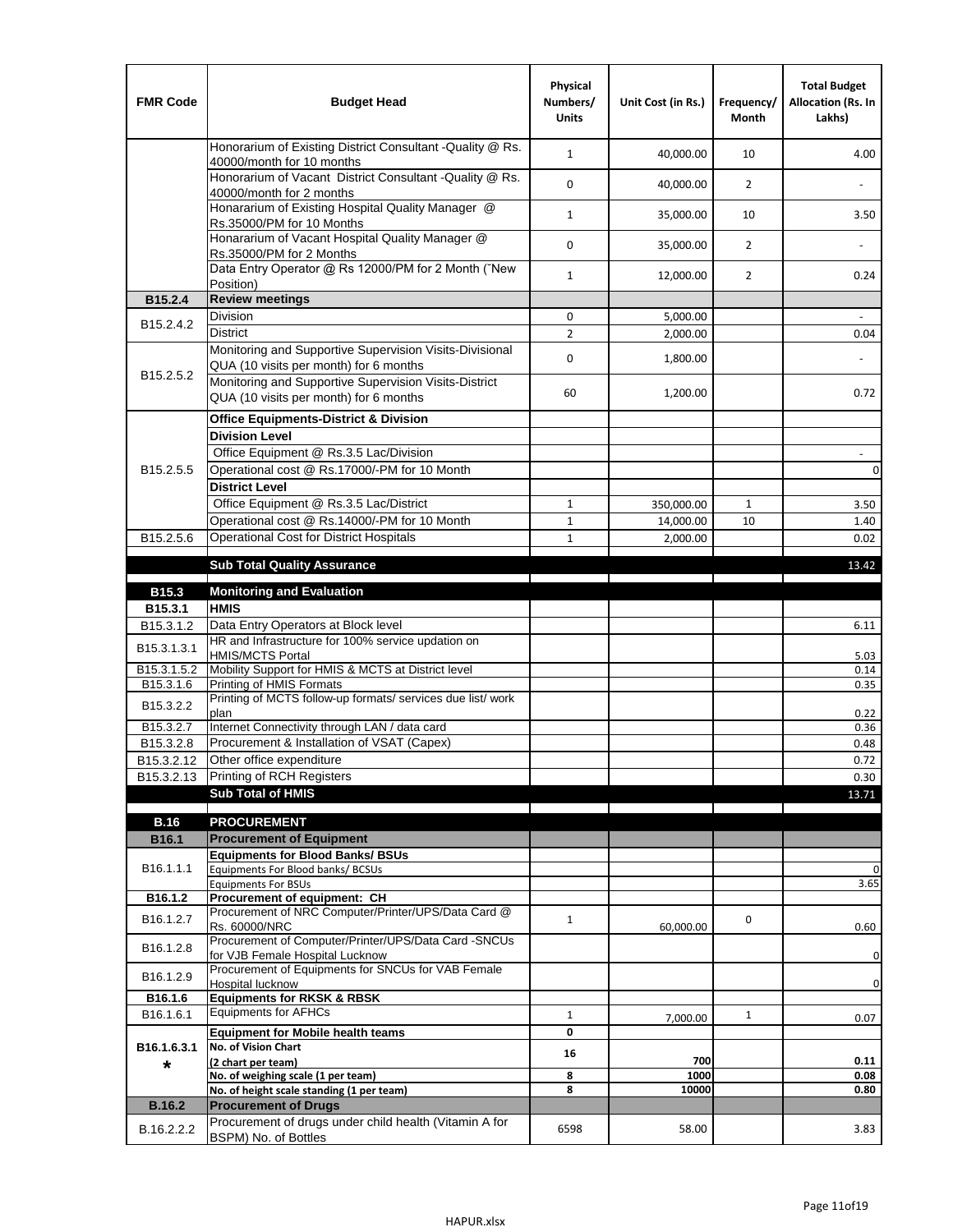| <b>FMR Code</b> | <b>Budget Head</b>                                                            | Physical<br>Numbers/<br><b>Units</b> | Unit Cost (in Rs.) | Frequency/<br>Month | <b>Total Budget</b><br><b>Allocation (Rs. In</b><br>Lakhs) |
|-----------------|-------------------------------------------------------------------------------|--------------------------------------|--------------------|---------------------|------------------------------------------------------------|
| B.16.2.4        | <b>Supplies for IMEP</b>                                                      |                                      |                    |                     |                                                            |
| B.16.2.4.1      | Biomedical waste management - District level                                  |                                      |                    |                     | 0.00                                                       |
| B.16.2.4.2      | Biomedical waste management - CHC/PHC level                                   | 4                                    | 13,109.00          | 12                  | 6.29                                                       |
| B.16.2.4.3      | Cleaning/washing, house-keeping and laundry<br>management - District level    |                                      |                    |                     | 0.00                                                       |
| B.16.2.4.4      | Cleaning/washing, house-keeping and laundry<br>management - CHC/PHC level     |                                      |                    |                     | 7.9                                                        |
| B.16.2.4.7      | Cleanliness of Sub Centers for 6 months                                       | 174                                  | 500.00             | 6                   | 5.22                                                       |
| B.16.2.5.2      | Replenishment of ASHA Drug Kit<br>@300/ Working ASHA                          |                                      |                    |                     | 1.89                                                       |
| B.16.2.6        | <b>National Iron Plus Initiative (Drugs&amp;Supplies)</b>                     |                                      |                    |                     |                                                            |
| B.16.2.6.1      | Children (6m - 60months)                                                      |                                      |                    |                     |                                                            |
| B.16.2.6.1.a    | IFA Syrup (@Rs7.99paisa/50mlBottel)                                           | 156231                               | 7.99               |                     | 12.48                                                      |
| B.16.2.6.2      | Children 5 - 10 years                                                         |                                      |                    |                     |                                                            |
| B.16.2.6.2.a    | IFA tablet small Pink (45mg) @ Rs. 0.182 per tablet, 32 tablet per<br>child)  | 23522                                | 5.82               |                     | 1.37                                                       |
| B.16.2.6.2.b    | <b>Albendazole Tablets</b>                                                    | 27900                                | 0.78               | 2                   | 0.44                                                       |
| B.16.2.6.3      | <b>WIFS (10-19 years)</b>                                                     |                                      |                    |                     |                                                            |
| B.16.2.6.3.a    | IFA Tablet large blue 100 mg tablet @ Rs. 1.41 per 10 tablet for 12<br>months | 62985                                | 7.33               |                     | 4.62                                                       |
|                 | <b>Albendazole Tablets</b>                                                    |                                      |                    |                     |                                                            |
| B.16.2.6.3.b    | For Adolescent Girls and boys (School going)                                  | 36615                                | 0.78               | $\overline{2}$      | 0.57                                                       |
|                 | For Adolescent Girls (out of School)                                          | 26370                                | 0.78               | $\overline{2}$      | 0.41                                                       |
| B.16.2.7        | Drugs & supplies for RBSK                                                     |                                      |                    |                     |                                                            |
| B.16.2.7.1      | Medicine for Mobile health team                                               | 8                                    | 5,000.00           |                     | 0.40                                                       |
| <b>B.16.2.8</b> | Drugs & supplies for AYUSH<br>Blood Bags for 93 functional Blood Bank         | 9                                    | 100,000.00         |                     | 9.00                                                       |
| B.16.2.10       |                                                                               |                                      |                    |                     | 0.00                                                       |
|                 | For Diagnostics Kits for 93 functional blood bank                             |                                      |                    |                     | 0.00                                                       |
|                 | <b>Sub Total of Procurement</b>                                               |                                      |                    |                     | 59.73                                                      |
| <b>B.18</b>     | <b>New Initiatives/ Strategic Interventions</b>                               |                                      |                    |                     |                                                            |
| <b>B.18.2</b>   | <b>Ca Cx Screening</b>                                                        |                                      |                    |                     |                                                            |
|                 |                                                                               |                                      |                    |                     | 0                                                          |
|                 | 7+ Strategy<br><b>Family Planning</b>                                         |                                      |                    |                     |                                                            |
| B18.4           | No of District Level Govt, COT @ Rs.30000/month for 12<br>month               | 0                                    |                    | 12                  |                                                            |
|                 | Extra Incentive for Interval Sterilization @ Rs.260/case                      |                                      | 30,000.00          |                     |                                                            |
|                 |                                                                               | 0                                    | 260.00             |                     |                                                            |
|                 | Extra Incentive for NSV @ Rs.310/- case                                       | 0                                    | 310.00             |                     |                                                            |
|                 | <b>Sub Total of New Innitiatives</b>                                          |                                      |                    |                     |                                                            |
|                 |                                                                               |                                      |                    |                     |                                                            |
| <b>B22</b>      | <b>Support Services</b><br><b>Support Strengthening NVBDCP</b>                |                                      |                    |                     |                                                            |
|                 | Honorarium of Staff-At BRD Medical College                                    |                                      |                    |                     |                                                            |
| B22.3           | Honorarium of Staff for 100 Bedded JE/AES Ward -At                            |                                      |                    |                     | 0                                                          |
|                 | <b>BRD Medical College</b><br>Increament of Existing HR Catculated @ 5%       |                                      |                    |                     | 0                                                          |
|                 | <b>Sub of Support Serveces</b>                                                |                                      |                    |                     | 0                                                          |
|                 |                                                                               |                                      |                    |                     |                                                            |
| <b>B.23</b>     | Other Expenditures (Power Backup, Convergence etc)                            |                                      |                    |                     |                                                            |
|                 | POL for Generators - District level Hospitals                                 |                                      |                    |                     |                                                            |
| B.23.1          | POL for Generators - CHCs/PHCs                                                | 0                                    | 35,000.00          | 12                  |                                                            |
| B.23.2          | <b>Sub Total of Power Backup</b>                                              | 4                                    | 17,500.00          | 12                  | 8.40                                                       |
|                 |                                                                               |                                      |                    |                     | 8.40                                                       |
|                 | <b>Collaboration with Medical Colleges and Knowledge</b>                      |                                      |                    |                     |                                                            |
| <b>B.24</b>     | partners                                                                      |                                      |                    |                     |                                                            |
|                 |                                                                               |                                      |                    |                     |                                                            |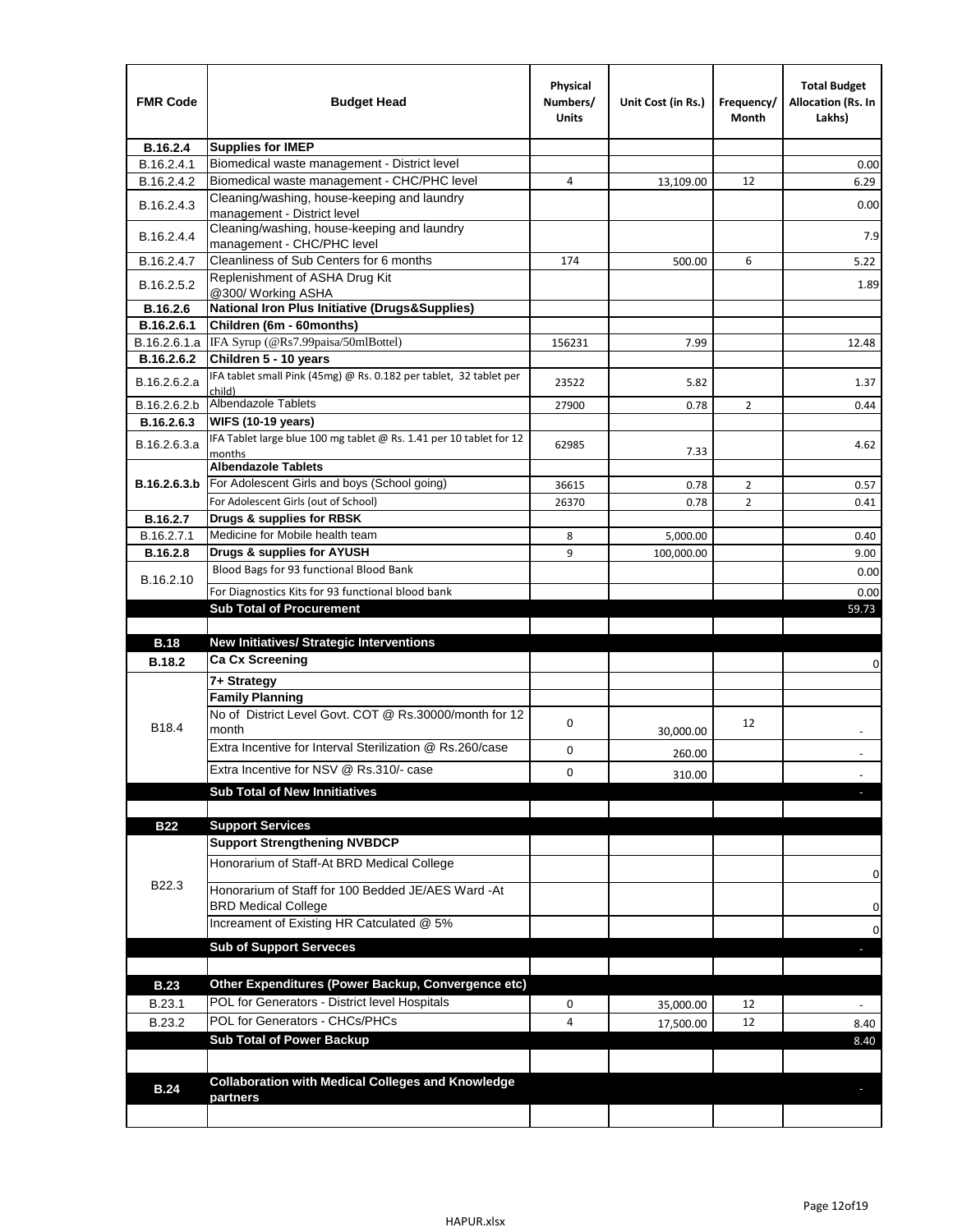| <b>FMR Code</b> | <b>Budget Head</b>                                                                                   | Physical<br>Numbers/<br><b>Units</b> | Unit Cost (in Rs.) | Frequency/<br>Month | <b>Total Budget</b><br>Allocation (Rs. In<br>Lakhs) |
|-----------------|------------------------------------------------------------------------------------------------------|--------------------------------------|--------------------|---------------------|-----------------------------------------------------|
| <b>B.25</b>     | National Programme for Prevention and control of                                                     |                                      |                    |                     |                                                     |
| B.25.1          | deafness<br><b>Recurring Grant-in-aid</b>                                                            |                                      |                    |                     |                                                     |
| B.25.1.3        | <b>Manpower at District level</b>                                                                    |                                      |                    |                     |                                                     |
| B.25.1.3.a      | ENT Surgeon @Rs.80,000/-pm                                                                           | 0                                    |                    |                     |                                                     |
| B.25.1.3.b      | Audiologist@Rs.30,000/-pm                                                                            | 0                                    |                    |                     |                                                     |
| B.25.1.3.c      | Audiometric Assistant@Rs.15,000/-pm                                                                  | 0                                    |                    |                     |                                                     |
| B.25.1.3.d      | Instructor for Hearing Impaired Children @Rs.15,000/-pm                                              | 0                                    |                    |                     |                                                     |
| B.25.2          | Non recurring Grant-in-aid                                                                           |                                      |                    |                     |                                                     |
| B.25.2.1        | Training@Rs.10 lakh/ Distt. for 7 level training                                                     | 0                                    |                    |                     |                                                     |
| B.25.2.1.b      | District Hospital @Rs.20 lakh/Distt.                                                                 | 0                                    |                    |                     |                                                     |
| B.25.2.1.c      | CHC/Sub-Divisional Hospital @Rs.50,000/- Kit                                                         | 0                                    |                    |                     |                                                     |
| B.25.2.1.d      | PHC@RS.15,000/- kit                                                                                  | 0                                    |                    |                     |                                                     |
|                 |                                                                                                      |                                      |                    |                     |                                                     |
|                 | National Programme for Prevention and control of                                                     |                                      |                    |                     |                                                     |
|                 | deafness                                                                                             |                                      |                    |                     |                                                     |
|                 | National Programme for Prevention and Control of                                                     |                                      |                    |                     |                                                     |
| <b>B.29</b>     | <b>Flurosis</b>                                                                                      |                                      |                    |                     |                                                     |
| B.29.2.1        | Honorarium of Consultant                                                                             | 0                                    | 40,000.00          | 6                   |                                                     |
|                 | Honorarium of Lab Technician                                                                         | 0                                    | 11,000.00          | 6                   |                                                     |
| B.29.2.2        | Health Education and Publicity                                                                       |                                      |                    |                     |                                                     |
|                 |                                                                                                      |                                      |                    |                     |                                                     |
| B.29.2.4        | Medical Management including treatment Surgery and                                                   |                                      |                    |                     |                                                     |
|                 | rehab-supplumetation of vitamins & minrals                                                           |                                      |                    |                     |                                                     |
|                 | <b>Sub Total of Flurisis</b>                                                                         |                                      |                    |                     | н                                                   |
|                 |                                                                                                      |                                      |                    |                     |                                                     |
|                 | <b>Total of Mission Flexipool</b>                                                                    |                                      |                    |                     | 393.89                                              |
|                 |                                                                                                      |                                      |                    |                     |                                                     |
| C               | <b>IMMUNISATION</b>                                                                                  |                                      |                    |                     |                                                     |
|                 | RI strengthening project (Review meeting, Mobility                                                   |                                      |                    |                     |                                                     |
| C.1             | support, Outreach services etc)                                                                      |                                      |                    |                     |                                                     |
| C.1.a           | Mobility Support for supervision for distict level officers.                                         | 1                                    | 250,000.00         |                     | 2.50                                                |
|                 | Printing and dissemination of Immunization cards, tally                                              |                                      |                    |                     |                                                     |
| C.1.c           | sheets, monitoring forms etc.                                                                        | 52250                                | 10.00              |                     | 5.23                                                |
| C.1.e           | Quarterly review meetings exclusive for RI at district level                                         | 16                                   | 500.00             |                     | 0.08                                                |
| C.1.f           | with Block MOs, CDPO, and other stake holders<br>Quarterly review meetings exclusive for RI at block |                                      | 75.00              |                     |                                                     |
|                 | Focus on slum & underserved areas in urban                                                           | 3492                                 |                    |                     | 2.62                                                |
|                 | areas/alternative vaccinator for slums (only where regular                                           |                                      |                    |                     |                                                     |
| C.1.g           | ANM under NUHM not engaged) Rs. 450/- per session for                                                | 168                                  | 2,100.00           |                     | 3.53                                                |
|                 | 4 session and Rs. 300/- contingency.                                                                 |                                      |                    |                     |                                                     |
| C.1.h           | Mobilization of children through ASHA or other mobilizers                                            | 19200                                | 150.00             |                     | 28.80                                               |
| C.1.i           | Alternative vaccine delivery in hard to reach areas                                                  | 3200                                 | 150.00             |                     | 4.80                                                |
| $C.1$ .j        | Alternative Vaccine Deliery in other areas                                                           | 16000                                | 75.00              |                     | 12.00                                               |
| C.1.k           | To develop microplan at sub-centre level                                                             | 172                                  | 100.00             |                     | 0.17                                                |
| C.1.1           | For consolidation of micro plans at block level/PHC @ Rs.                                            |                                      |                    |                     | 0.08                                                |
|                 | 1000/- and District level @ Rs.2000/-<br>POL for vaccine delivery from State to district and from    |                                      |                    |                     |                                                     |
| C.1.m           | district to PHC/CHCs                                                                                 | $\mathbf{1}$                         | 150,000.00         |                     | 1.50                                                |
| C.1.n           | Consumables for computer including provision for internet                                            | $\mathbf{1}$                         | 400.00             | 12                  | 0.05                                                |
|                 | access                                                                                               |                                      |                    |                     |                                                     |
| C.1.o           | Red/Black plastic bags etc.<br>Hub Cutter/Bleach/Hypochlorite solution/ Twin bucket @                | 19200                                | 6.00               |                     | 1.15                                                |
| C.1.p           | Rs. 1200/- for 2 Buckets                                                                             | 7                                    | 1,200.00           |                     | 0.08                                                |
| C.1.q           | <b>Safety Pits</b>                                                                                   | 5                                    | 5,250.00           |                     | 0.26                                                |
|                 | <b>State specific requirement</b>                                                                    |                                      |                    |                     |                                                     |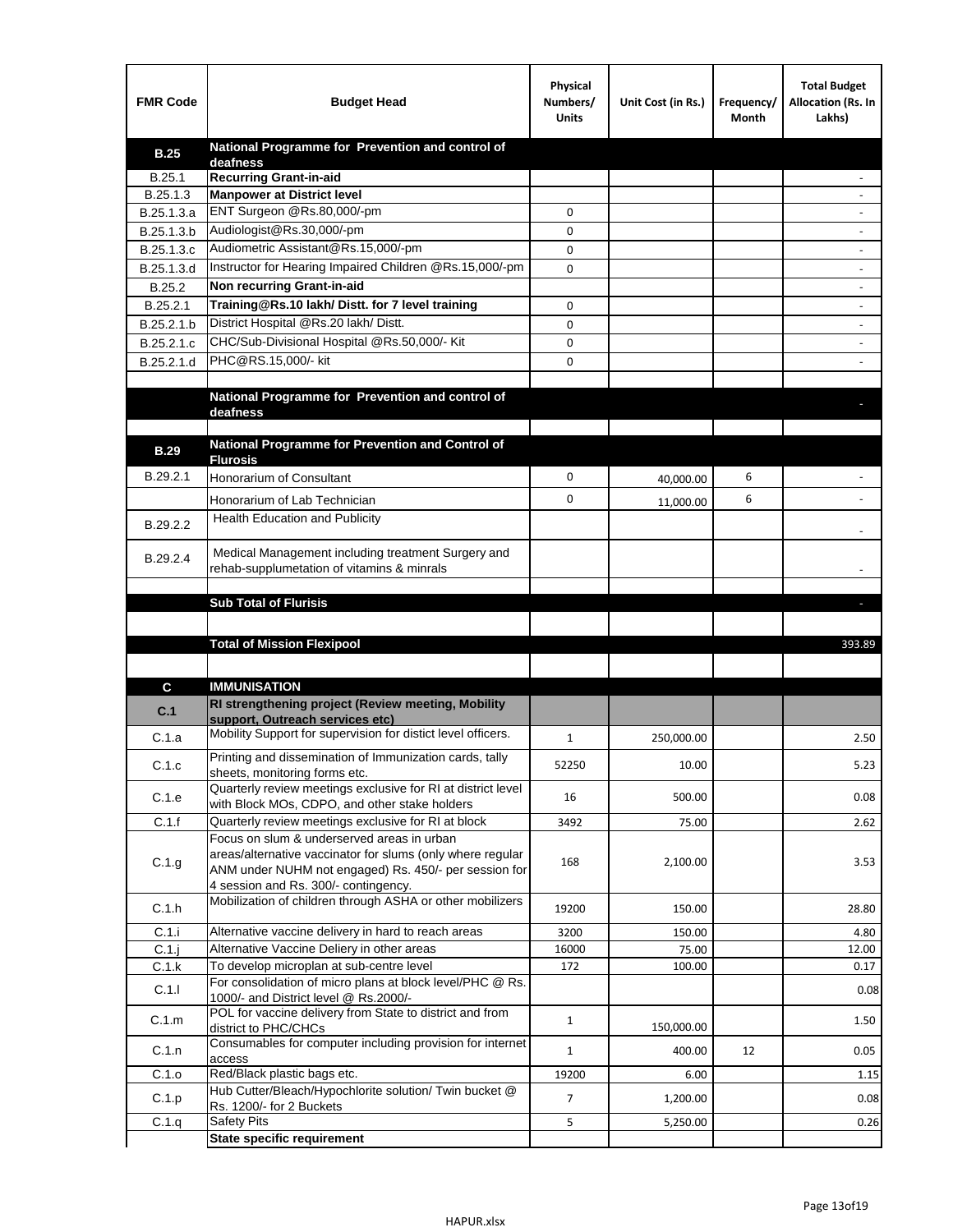| <b>FMR Code</b> | <b>Budget Head</b>                                                                                                                                                              | Physical<br>Numbers/<br><b>Units</b> | Unit Cost (in Rs.) | Frequency/<br>Month | <b>Total Budget</b><br><b>Allocation (Rs. In</b><br>Lakhs) |
|-----------------|---------------------------------------------------------------------------------------------------------------------------------------------------------------------------------|--------------------------------------|--------------------|---------------------|------------------------------------------------------------|
|                 | Funds for annual maintenance operation of WIC/WIF at<br>state and division level                                                                                                | $\mathbf 0$                          | 40,000.00          |                     | 0.00                                                       |
|                 | Electricity bill for WIC/WIF at state and division level                                                                                                                        | $\mathbf 0$                          | 100,000.00         |                     | 0.00                                                       |
| C.1.r           | POL for generators & operational expenses at divisional                                                                                                                         | $\mathbf 0$                          |                    |                     |                                                            |
|                 | vaccine storage and state vaccine store                                                                                                                                         |                                      | 200,000.00         |                     | 0.00                                                       |
|                 | POL for generators & operational expenses at district<br>level vaccine storage points and other cold chain points                                                               | $\mathbf{1}$                         | 120,000.00         |                     | 1.20                                                       |
|                 | <b>AEFI Kits</b>                                                                                                                                                                |                                      |                    |                     | 0.05                                                       |
| C.1.s           | Teeka Express Operational Cost                                                                                                                                                  |                                      |                    |                     |                                                            |
| C.2             | <b>Salary of Contractual Staffs</b>                                                                                                                                             |                                      |                    |                     |                                                            |
| C.2.2           | Honorarium for Computer Assistants support for District<br>level                                                                                                                | $\mathbf{1}$                         | 12,127.00          | 12                  | 1.46                                                       |
| C.3             | <b>Training under Immunisation</b>                                                                                                                                              |                                      |                    |                     |                                                            |
|                 | District level Orientation training including Hep B, Measles                                                                                                                    |                                      |                    |                     |                                                            |
| C.3.1           | & JE(wherever required) for 2 days ANM, Multi Purpose<br>Health Worker (Male), LHV, Health Assistant<br>(Male/Female), Nurse MidWives, BEEs & other staff (as<br>per RCH norms) | 8                                    | 46,200.00          |                     | 3.70                                                       |
| C.3.2           | Three day training including Hep B, Measles & JE<br>(wherever required) of Medical Officers of RI using<br>revised MO training module)                                          | $\mathbf 0$                          | 65,600.00          |                     | 0.00                                                       |
| C.3.4           | Two days cold chain handlers training for block level cold<br>chain hadlers by State and district cold chain officers                                                           | 0.00                                 |                    |                     | 0.18                                                       |
| C.3.5           | One day training of block level data handlers by DIOs and<br>District cold chain officer                                                                                        | 5                                    | 500.00             |                     | 0.03                                                       |
|                 | <b>Cold chain maintenance</b>                                                                                                                                                   |                                      |                    |                     |                                                            |
|                 | Cold chain maintenance for CHC/PHC @ Rs. 750/- per                                                                                                                              | $\overline{7}$                       |                    |                     | 0.05                                                       |
| C.4             | unit                                                                                                                                                                            |                                      | 750.00             |                     |                                                            |
|                 | Cold chain maintenance for District level @ Rs. 15000/-<br>per district                                                                                                         | $\mathbf{1}$                         | 15,000.00          |                     | 0.15                                                       |
| C.5             | <b>ASHA Incentive</b>                                                                                                                                                           | 27624                                | 150                |                     | 41.436                                                     |
|                 | Mobility support for outreach areas for 25 disdtricts                                                                                                                           |                                      |                    |                     |                                                            |
|                 | Mobility support for HRG/ construction sites                                                                                                                                    |                                      |                    |                     |                                                            |
|                 | Sub Total of RI                                                                                                                                                                 |                                      |                    |                     | 111.09674                                                  |
|                 |                                                                                                                                                                                 |                                      |                    |                     |                                                            |
| D               | <b>National Iodine Deficiency Disorders Control</b><br>Programme (NIDDCP)                                                                                                       |                                      |                    |                     |                                                            |
| D.3             | <b>Health Education and Publicity</b>                                                                                                                                           |                                      |                    |                     | 0.10                                                       |
|                 |                                                                                                                                                                                 |                                      |                    |                     |                                                            |
|                 | <b>GRAND TOTAL (A+B+C+D)</b>                                                                                                                                                    |                                      |                    |                     | 1,357.96                                                   |
|                 |                                                                                                                                                                                 |                                      |                    |                     |                                                            |
|                 | National Disease Control Programme (NDCP)                                                                                                                                       |                                      |                    |                     |                                                            |
|                 | <b>INTEGRATED DISEASE SURVEILLANCE</b>                                                                                                                                          |                                      |                    |                     |                                                            |
| Е               | <b>PROGRAMME (IDSP)</b>                                                                                                                                                         |                                      |                    |                     |                                                            |
| E.1             | <b>REMUNERATION FOR CONTRACTUAL HUMAN</b><br><b>RESOURCE</b>                                                                                                                    |                                      |                    |                     |                                                            |
| E.1.9           | District Epidemiologists                                                                                                                                                        |                                      |                    |                     | 6.00                                                       |
| E.1.10          | District Microbiologist at District labs                                                                                                                                        |                                      |                    |                     |                                                            |
| E.1.11          | District Data Manager                                                                                                                                                           |                                      |                    |                     | 0.61                                                       |
| E.1.12          | Data Entry Operator*<br>Others if any (pl specify)                                                                                                                              |                                      |                    |                     | 1.48                                                       |
| E.1.13<br>E.2   | <b>TRAINING</b>                                                                                                                                                                 |                                      |                    |                     | $\Box$                                                     |
|                 | Training at State/District Level (1 batch = 20                                                                                                                                  |                                      |                    |                     |                                                            |
|                 | participants)                                                                                                                                                                   |                                      |                    |                     |                                                            |
| E.2.3           | Hospital Pharmacists/Nurses Training (1 day)                                                                                                                                    |                                      |                    |                     |                                                            |
| E.3             | <b>LABORATORY SUPPORT</b>                                                                                                                                                       |                                      |                    |                     |                                                            |
|                 | <b>District Public Health Laboratory Strengthening</b>                                                                                                                          |                                      |                    |                     |                                                            |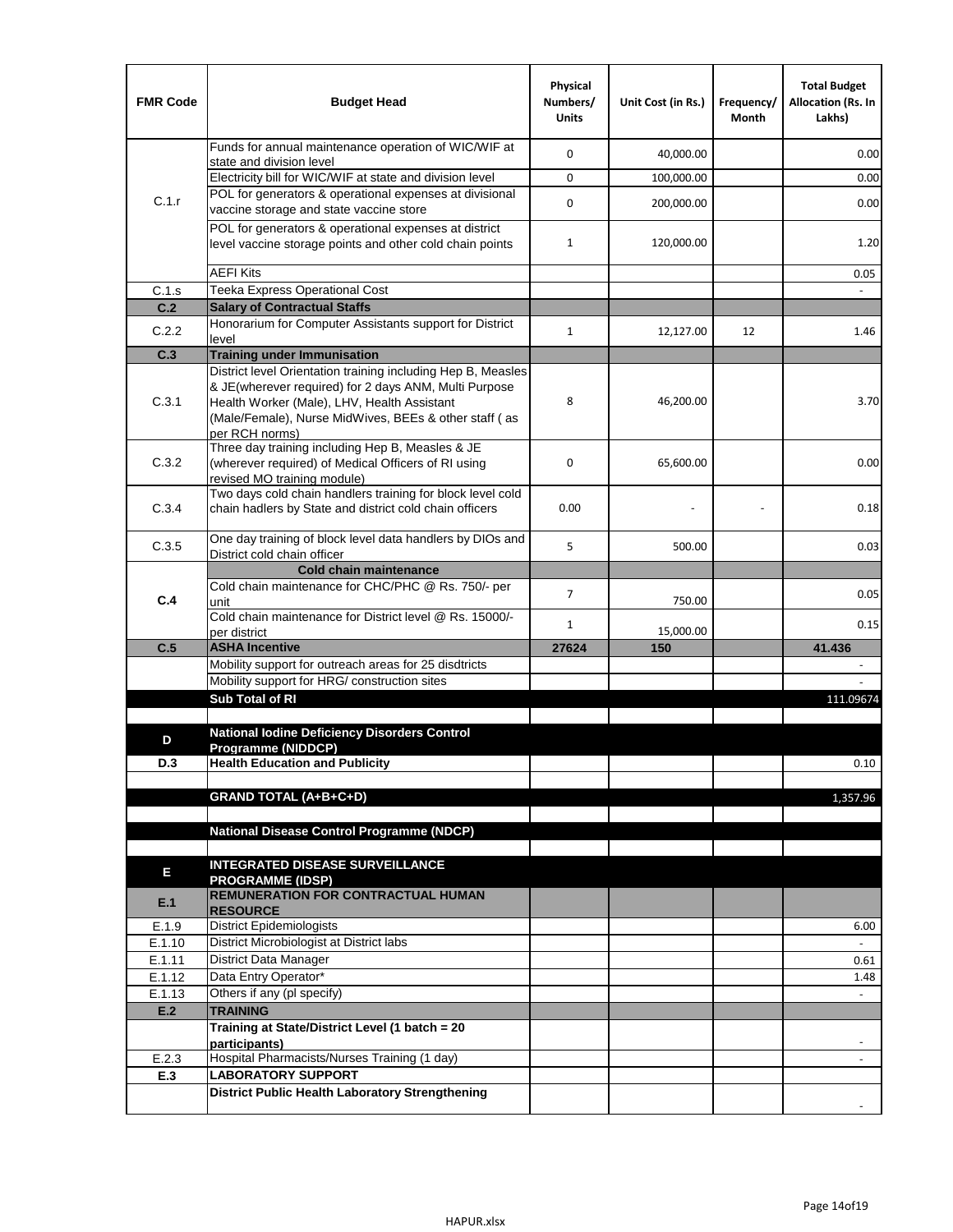| <b>FMR Code</b>       | <b>Budget Head</b>                                                                                                                                                                                                                                | Physical<br>Numbers/<br><b>Units</b> | Unit Cost (in Rs.) | Frequency/<br><b>Month</b> | <b>Total Budget</b><br><b>Allocation (Rs. In</b><br>Lakhs) |
|-----------------------|---------------------------------------------------------------------------------------------------------------------------------------------------------------------------------------------------------------------------------------------------|--------------------------------------|--------------------|----------------------------|------------------------------------------------------------|
| E.3.5                 | Expenses on account of consumables, operating<br>expenses, office expenses, transport of samples,<br>miscellaneous etc.                                                                                                                           |                                      |                    |                            |                                                            |
| E.4                   | <b>OPERATIONAL COSTS</b>                                                                                                                                                                                                                          |                                      |                    |                            |                                                            |
| E.4.1                 | MOBILITY: Travel Cost, POL, mobility cost at SSU & DSU                                                                                                                                                                                            |                                      |                    |                            |                                                            |
|                       | on need basis                                                                                                                                                                                                                                     |                                      |                    |                            | 0.60                                                       |
| E.4.2                 | Office expenses on telephone, fax, Broadband Expenses,<br>Weekly Alert Bulletin/Annual Disease Surveillance report,<br>minor repairs and AMC of IT/office equipment supplied<br>under IDSP, Meetings and other miscellenious<br>expenditures etc. |                                      |                    |                            | 1.55                                                       |
|                       | Sub Total of IDSP                                                                                                                                                                                                                                 |                                      |                    |                            | 10.24                                                      |
|                       |                                                                                                                                                                                                                                                   |                                      |                    |                            |                                                            |
| F                     | <b>NVBDCP</b>                                                                                                                                                                                                                                     |                                      |                    |                            |                                                            |
|                       |                                                                                                                                                                                                                                                   |                                      |                    |                            |                                                            |
| F.1.1                 | <b>Malaria</b>                                                                                                                                                                                                                                    |                                      |                    |                            |                                                            |
| F.1.1.a               | <b>Contractual Payments</b>                                                                                                                                                                                                                       |                                      |                    |                            |                                                            |
| F.1.1.a.i             | <b>MPW</b> contractual<br>District VBD Consultant 18 nos. (Non-Project States) @ Rs                                                                                                                                                               |                                      |                    |                            |                                                            |
| F.1.1.a.iv            | 22895 pm.for 6 months (Rs 1.37 lakhs per consulatant per<br>year)                                                                                                                                                                                 |                                      |                    |                            | 1.37                                                       |
|                       | VBD Consultant 1 no. (preferably entomologist) @ Rs 22500                                                                                                                                                                                         |                                      |                    |                            |                                                            |
| F.1.1.a.vii           | p.m. for 6 months                                                                                                                                                                                                                                 |                                      |                    |                            |                                                            |
| F.1.1.b               | <b>ASHA Incentive</b>                                                                                                                                                                                                                             |                                      |                    |                            | 0.20                                                       |
| F.1.1.c               | <b>Operational Cost</b>                                                                                                                                                                                                                           |                                      |                    |                            |                                                            |
| $F.1.1.c.$ ii         | Operational cost for IRS                                                                                                                                                                                                                          |                                      |                    |                            | 0.10                                                       |
| F.1.1.e<br>F.1.1.f    | <b>IEC/BCC</b><br>PPP / NGO and Intersectoral Convergence                                                                                                                                                                                         |                                      |                    |                            | 1.95<br>$\mathbb{L}$                                       |
| F.1.1.g               | <b>Training / Capacity Building</b>                                                                                                                                                                                                               |                                      |                    |                            | 1.10                                                       |
| F.1.1.h               | <b>Zonal Entomological units</b>                                                                                                                                                                                                                  |                                      |                    |                            |                                                            |
|                       |                                                                                                                                                                                                                                                   |                                      |                    |                            |                                                            |
|                       | <b>Sub total of Malaria</b>                                                                                                                                                                                                                       |                                      |                    |                            | 4.72                                                       |
|                       |                                                                                                                                                                                                                                                   |                                      |                    |                            |                                                            |
| F.1.2                 | Dengue & Chikungunya                                                                                                                                                                                                                              |                                      |                    |                            |                                                            |
| F.1.2.a<br>F.1.2.a(i) | Strengthening surveillance (As per GOI approval)<br>Apex Referral Labs recurrent                                                                                                                                                                  |                                      |                    |                            |                                                            |
| F.1.2.a(ii)           | Sentinel surveillance Hospital recurrent                                                                                                                                                                                                          |                                      |                    |                            | $\sim$                                                     |
|                       | Vector Control, environmental management & fogging                                                                                                                                                                                                |                                      |                    |                            |                                                            |
| F.1.2.f               | machine                                                                                                                                                                                                                                           |                                      |                    |                            |                                                            |
|                       | Dengue & Chikungunya                                                                                                                                                                                                                              |                                      |                    |                            |                                                            |
|                       |                                                                                                                                                                                                                                                   |                                      |                    |                            |                                                            |
| F.1.4                 | <b>Lymphatic Filariasis</b>                                                                                                                                                                                                                       |                                      |                    |                            |                                                            |
|                       | State Task Force, State Technical Advisory Committee meeting,<br>printing of forms/registers, mobility support, district                                                                                                                          |                                      |                    |                            |                                                            |
|                       | coordination meeting, sensitization of media etc., morbidity                                                                                                                                                                                      |                                      |                    |                            |                                                            |
| F.1.4.a               | management, monitoring & supervision and mobility support                                                                                                                                                                                         |                                      |                    |                            |                                                            |
|                       | for Rapid Response Team and contingency support<br>(16)                                                                                                                                                                                           |                                      |                    |                            |                                                            |
|                       | districts only)                                                                                                                                                                                                                                   |                                      |                    |                            |                                                            |
| F.1.4.b               | Microfilaria Survey (16 districts only)                                                                                                                                                                                                           |                                      |                    |                            |                                                            |
| F.1.4.c               | Monitoring & Evaluation (Post MDA assessment by medical<br>colleges (Govt. & private)/ICMR institutions ) (16 districts only)                                                                                                                     |                                      |                    |                            |                                                            |
| F.1.4.d               | Training/sensitization of district level officers on ELF and drug                                                                                                                                                                                 |                                      |                    |                            |                                                            |
|                       | distributors including peripheral health workers(16 districts                                                                                                                                                                                     |                                      |                    |                            |                                                            |
|                       | only)                                                                                                                                                                                                                                             |                                      |                    |                            |                                                            |
|                       | Specific IEC/BCC at state, district, PHC, Sub-centre and village                                                                                                                                                                                  |                                      |                    |                            |                                                            |
| F.1.4.e               | level including VHSC/GKs for community mobilization efforts to                                                                                                                                                                                    |                                      |                    |                            |                                                            |
|                       | realize the desired drug compliance of 85% during MDA (16                                                                                                                                                                                         |                                      |                    |                            |                                                            |
|                       | districts only)<br>Honorarium for Drug Distribution including ASHAs and                                                                                                                                                                           |                                      |                    |                            |                                                            |
| F.1.4.f               | supervisors involved in MDA<br>(16 districts only)                                                                                                                                                                                                |                                      |                    |                            |                                                            |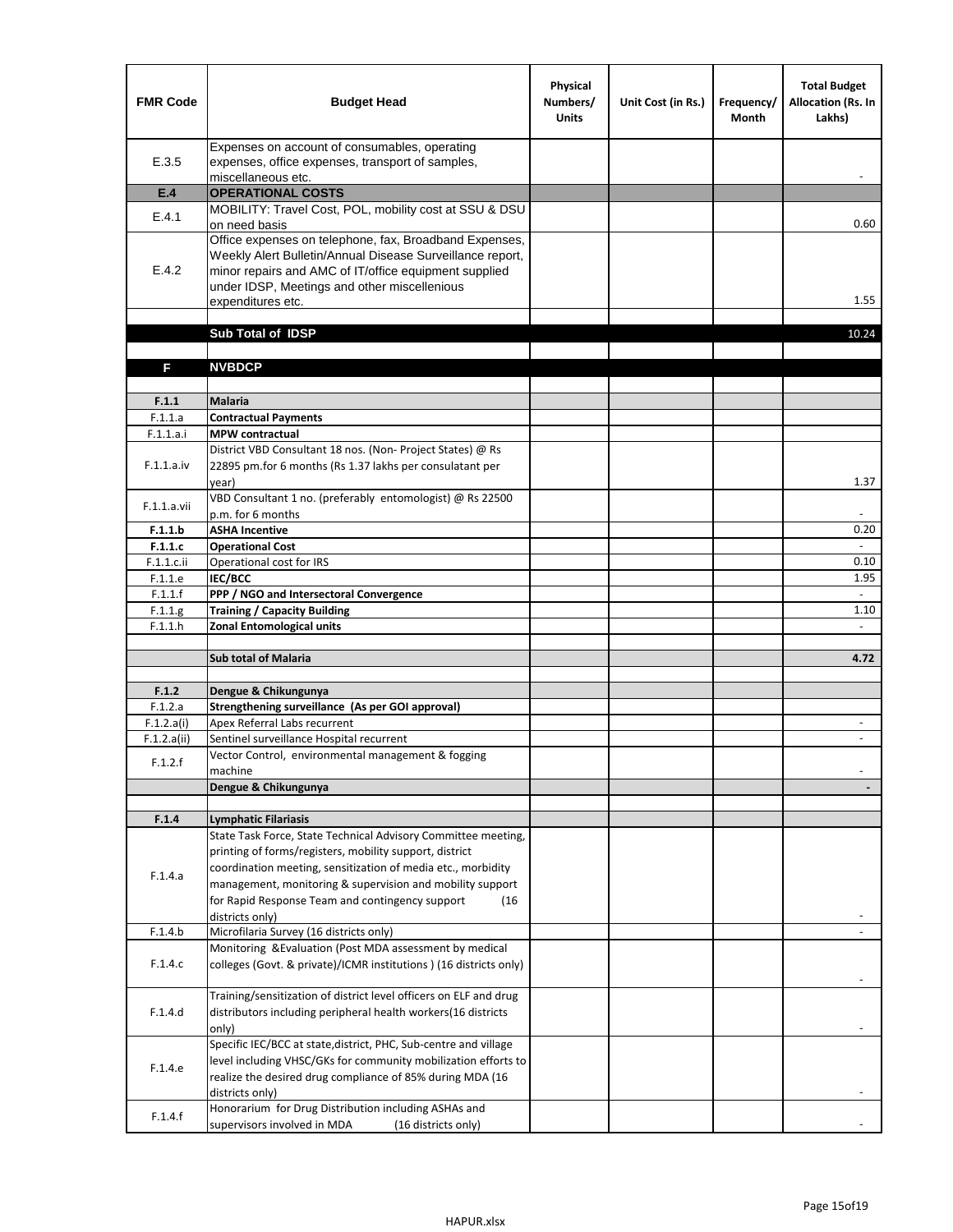| <b>FMR Code</b>    | <b>Budget Head</b>                                                                             | Physical<br>Numbers/<br><b>Units</b> | Unit Cost (in Rs.) | Frequency/<br>Month | <b>Total Budget</b><br><b>Allocation (Rs. In</b><br>Lakhs) |
|--------------------|------------------------------------------------------------------------------------------------|--------------------------------------|--------------------|---------------------|------------------------------------------------------------|
| F.1.4.g.           | Verification and validation for stoppage of MDA in LF endemic<br>districts (17 Districts)      |                                      |                    |                     |                                                            |
| F.1.4.g.i          | a) Additional MF Survey                                                                        |                                      |                    |                     | 0.74                                                       |
| F.1.4.g.ii         | b) ICT Survey                                                                                  |                                      |                    |                     | 3.20                                                       |
| $F.1.4.g.$ iii     | c) ICT Cost                                                                                    |                                      |                    |                     |                                                            |
| F.1.4.h            | Verification of LF endemicity in non-endemic districts (24<br>Districts)                       |                                      |                    |                     |                                                            |
| F.1.4.h.i          | a) Lymphoedema & Hydrocele Survey                                                              |                                      |                    |                     |                                                            |
|                    | <b>Lymphatic Filariasis</b>                                                                    |                                      |                    |                     | 3.94                                                       |
|                    |                                                                                                |                                      |                    |                     |                                                            |
| F.1.5              | Kala-azar                                                                                      |                                      |                    |                     |                                                            |
| F.1.5              | Case search/ Camp Approach                                                                     |                                      |                    |                     | 5.00                                                       |
| F.1.5.a            | Spray Pumps & accessories                                                                      |                                      |                    |                     | 1.00                                                       |
| F.1.5.b            | Operational cost for spray including spray wages                                               |                                      |                    |                     | 5.30                                                       |
| F.1.5.c            | Mobility/POL/supervision                                                                       |                                      |                    |                     | 1.50                                                       |
| F.1.5.d            | Monitoring & Evaluation                                                                        |                                      |                    |                     | 1.00                                                       |
| F.1.5.e<br>F.1.5.f | Training for spraying<br>IEC/BCC/Advocacy                                                      |                                      |                    |                     | 0.20<br>2.50                                               |
| F.1.5.g            | Incentive to ASHA                                                                              |                                      |                    |                     | 0.09                                                       |
| F.1.5.h            | Loss of Wages                                                                                  |                                      |                    |                     | 0.50                                                       |
| F.1.5.i            | Free Diet                                                                                      |                                      |                    |                     |                                                            |
|                    |                                                                                                |                                      |                    |                     |                                                            |
|                    | Kala-azar                                                                                      |                                      |                    |                     | 17.09                                                      |
|                    |                                                                                                |                                      |                    |                     |                                                            |
| F.6                | Cash grant for decentralized commodities                                                       |                                      |                    |                     | 6.00                                                       |
|                    | <b>Sub Total of NVB DCP</b>                                                                    |                                      |                    |                     | 31.75                                                      |
|                    |                                                                                                |                                      |                    |                     |                                                            |
| G                  | <b>NLEP</b>                                                                                    |                                      |                    |                     |                                                            |
| G 1.               | Improved early case detection                                                                  |                                      |                    |                     |                                                            |
| G 1.1              | Incentive to ASHA                                                                              |                                      |                    |                     |                                                            |
|                    | Incentive for Case detection by ASHA/AWW/Volunteers                                            | 117                                  | 250.00             |                     | 0.29                                                       |
|                    | etc.diagnosis @ Rs. 250 per case<br>Incentive for timely cure of MB cases @ Rs. 600 per case   | 9                                    | 600.00             |                     | 0.05                                                       |
|                    | Incentive for timely cure of PB cases @ Rs. 400 per case                                       | 14                                   | 400.00             |                     | 0.06                                                       |
| G1.1 a             | Sensitization of ASHA                                                                          | 300                                  | 100.00             |                     | 0.30                                                       |
| G <sub>2</sub>     | Improved case management                                                                       |                                      |                    |                     |                                                            |
|                    | DPMR Services, (MCR footwear, Aids and appliances,                                             |                                      |                    |                     |                                                            |
|                    | Welfare allowance to BPL patients for RCS, Support<br>to govt. institutions for RCS)           |                                      |                    |                     |                                                            |
|                    | Cost of MCR / Protective footwear@ Rs.300/-                                                    | 100                                  | 300.00             |                     | 0.30                                                       |
|                    | Amount for Aids/ appliances/ self care kits/ patient welfare                                   |                                      |                    |                     |                                                            |
| G 2.1              | items etc.                                                                                     |                                      |                    |                     | 0.17                                                       |
|                    | Patients for RCS to be paid welfare allowance @ Rs. 8000/-                                     | 0                                    | 8,000.00           |                     |                                                            |
|                    | No. of RCS to be paid for as Support to govt. institutions for<br>RCS @5000/-                  | 0                                    | 5,000.00           |                     |                                                            |
| G 2.2              | Urban L:eprosy Control, (Mega city - 0, Medium city (1) -<br>3 , Med. City (2)-1 Township -19) |                                      |                    |                     |                                                            |
| G 2.3              | <b>Material &amp; Supplies</b>                                                                 |                                      |                    |                     | $\overline{\phantom{a}}$                                   |
|                    | Supportive drugs                                                                               |                                      |                    |                     | 0.75                                                       |
| G 2.3.i            | Lab. reagents & equipments                                                                     |                                      |                    |                     | 0.05                                                       |
|                    | Printing works                                                                                 |                                      |                    |                     | 0.20                                                       |
| G <sub>3</sub>     | <b>Stigma Reduced</b>                                                                          |                                      |                    |                     |                                                            |
|                    | Mass media, Outdoor media, Rural media, Advocacy                                               |                                      |                    |                     |                                                            |
| G 3.1              | media                                                                                          |                                      |                    |                     | 0.98                                                       |
| G 5.               | Monitoring, Supervision and Evaluation System<br>improved                                      |                                      |                    |                     |                                                            |
| G 5.1              | <b>Travel Cost and Review Meeting</b>                                                          |                                      |                    |                     |                                                            |
| G 5.1.ii           | travel expenses - Contractual Staff at District level                                          |                                      |                    |                     | 0.04                                                       |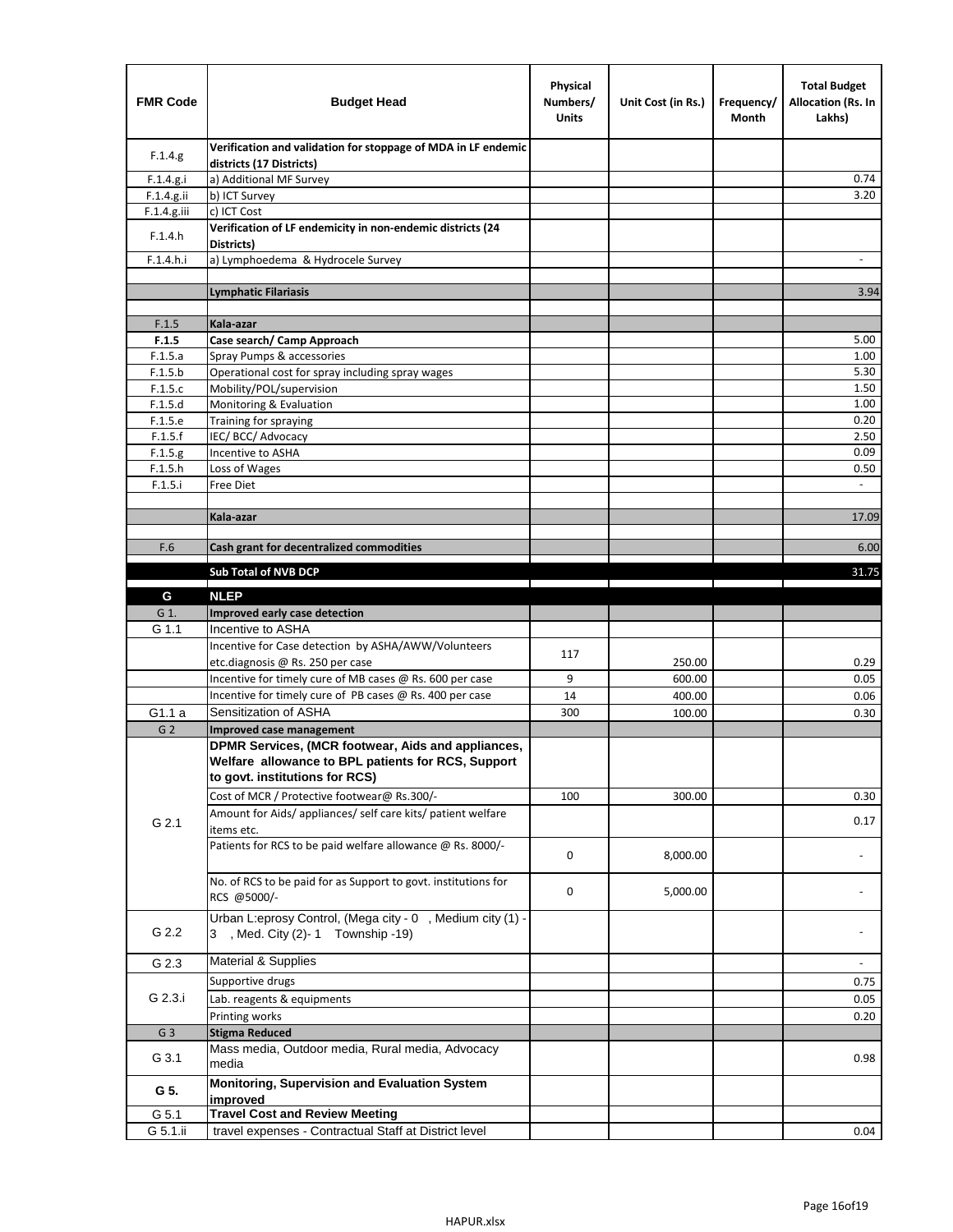| <b>FMR Code</b> | <b>Budget Head</b>                                                                                              | Physical<br>Numbers/<br><b>Units</b> | Unit Cost (in Rs.) | Frequency/<br>Month | <b>Total Budget</b><br>Allocation (Rs. In<br>Lakhs) |
|-----------------|-----------------------------------------------------------------------------------------------------------------|--------------------------------------|--------------------|---------------------|-----------------------------------------------------|
| G 5.2           | <b>Office Operation &amp; Maintenance</b>                                                                       |                                      |                    |                     |                                                     |
| G 5.2.i         | Office operation - State Cell                                                                                   |                                      |                    |                     |                                                     |
| G 5.2.ii        | Office operation - District Cell                                                                                |                                      |                    |                     | 0.35                                                |
| G 5.2 .iii      | Office equipment maint. State                                                                                   |                                      |                    |                     |                                                     |
| G 5.4           | <b>Vehicle Hiring and POL</b>                                                                                   |                                      |                    |                     |                                                     |
| G 5.4.ii        | <b>District Cell</b>                                                                                            |                                      |                    |                     | 0.30                                                |
| G 6.2           | <b>Contractual Staff at Disrrict &amp; block level</b>                                                          |                                      |                    |                     |                                                     |
|                 | <b>District Leprosy Consultant</b>                                                                              | 0                                    | 33,000.00          | 12                  |                                                     |
| G 6.2.ii        | Physio Therapist                                                                                                | 0                                    | 27,500.00          | 12                  | $\overline{\phantom{a}}$                            |
|                 | Contractual Staff Para Medical Worker, (PMW @ 17600pm)                                                          | $\mathbf{1}$                         | 17,600.00          | 12                  | 2.11                                                |
| G 7.            | <b>Others</b>                                                                                                   |                                      |                    |                     |                                                     |
| G 7.1           | Travel expenses for regular staff for specific programme /<br>training need, awards etc                         |                                      |                    |                     | 0.16                                                |
|                 | HR increment calculated $\omega$ 5% for above approvals                                                         |                                      |                    |                     | 0.11                                                |
|                 | Sub Total NLEP                                                                                                  |                                      |                    |                     | 6.21                                                |
|                 |                                                                                                                 |                                      |                    |                     |                                                     |
| Н               | <b>RNTCP</b>                                                                                                    |                                      |                    |                     |                                                     |
| H.1             | Civil Works                                                                                                     |                                      |                    |                     | 1.80                                                |
| H.2             | Laboratory Materials                                                                                            |                                      |                    |                     | 4.32                                                |
| H.3             | Honorarium/Counselling Charges                                                                                  |                                      |                    |                     | 13.75                                               |
| H.4             | <b>ACSM</b>                                                                                                     |                                      |                    |                     | 2.30                                                |
| H.5             | <b>Equipment Maintenance</b>                                                                                    |                                      |                    |                     | 0.47                                                |
| H.6             | Training                                                                                                        |                                      |                    |                     | 2.49                                                |
| H.7             | Vehicle Operation(POL & Manitainance)                                                                           |                                      |                    |                     | 3.10                                                |
| H.8             | Vehicle hiring                                                                                                  |                                      |                    |                     | 5.02                                                |
| H.9             | Public Private Mix(PP/NGO Support)                                                                              |                                      |                    |                     | 13.44                                               |
| H.10            | <b>Medical Colleges</b>                                                                                         |                                      |                    |                     | 9.49                                                |
| H.11            | Office Operation (Miscellaneous)                                                                                |                                      |                    |                     | 1.19                                                |
| H.12            | <b>Contractual Services</b>                                                                                     |                                      |                    |                     | 51.84                                               |
| H.13            | Printing                                                                                                        |                                      |                    |                     | 1.10                                                |
| H.15            | Procurement of Drugs                                                                                            |                                      |                    |                     | 0.65                                                |
| H.16            | Procurement of Vehicles                                                                                         |                                      |                    |                     | $\sim$                                              |
| H.17            | Procurement of Equipments                                                                                       |                                      |                    |                     | 0.75                                                |
| H.18            | Patient Support & Transportation Charges                                                                        |                                      |                    |                     | 3.49                                                |
| H.19            | Supervision and Monitoring                                                                                      |                                      |                    |                     | 3.32                                                |
|                 | <b>Grand Total</b>                                                                                              |                                      |                    |                     | 118.52                                              |
|                 |                                                                                                                 |                                      |                    |                     |                                                     |
|                 | <b>Total of NDCP</b>                                                                                            |                                      |                    |                     | 166.73                                              |
|                 |                                                                                                                 |                                      |                    |                     |                                                     |
|                 | Non Communicable Disease Control Programme (NCD)                                                                |                                      |                    |                     |                                                     |
|                 |                                                                                                                 |                                      |                    |                     |                                                     |
| Т               | National Programme for Control of Blindness (NPCB)                                                              |                                      |                    |                     | $\sim$                                              |
| 1.1             | <b>Recurring Grant-in aid</b><br>Reimbursement for cataract operation for NGO and                               |                                      |                    |                     |                                                     |
| 1.1.1           | Private Practitioners as per NGO norms @Rs.1000/-                                                               |                                      |                    |                     | 5.97                                                |
| 1.1.1A          | Assistance for consumables/drugs/medicines to the<br>Govt./District Hospital for Cat sx etc.@ Rs.450/- per case |                                      |                    |                     | 2.17                                                |
| 1.1.2           | <b>Other Eye Diseases</b>                                                                                       |                                      |                    |                     |                                                     |
| 1.1.3           | Screening and free spectacles to school children @                                                              |                                      |                    |                     | 2.23                                                |
|                 | Rs.275/- per case                                                                                               |                                      |                    |                     |                                                     |
| 1.1.4           | Screening and free spectacles for near work to Old<br>Person (New component) @Rs.100/- per case                 |                                      |                    |                     | 1.00                                                |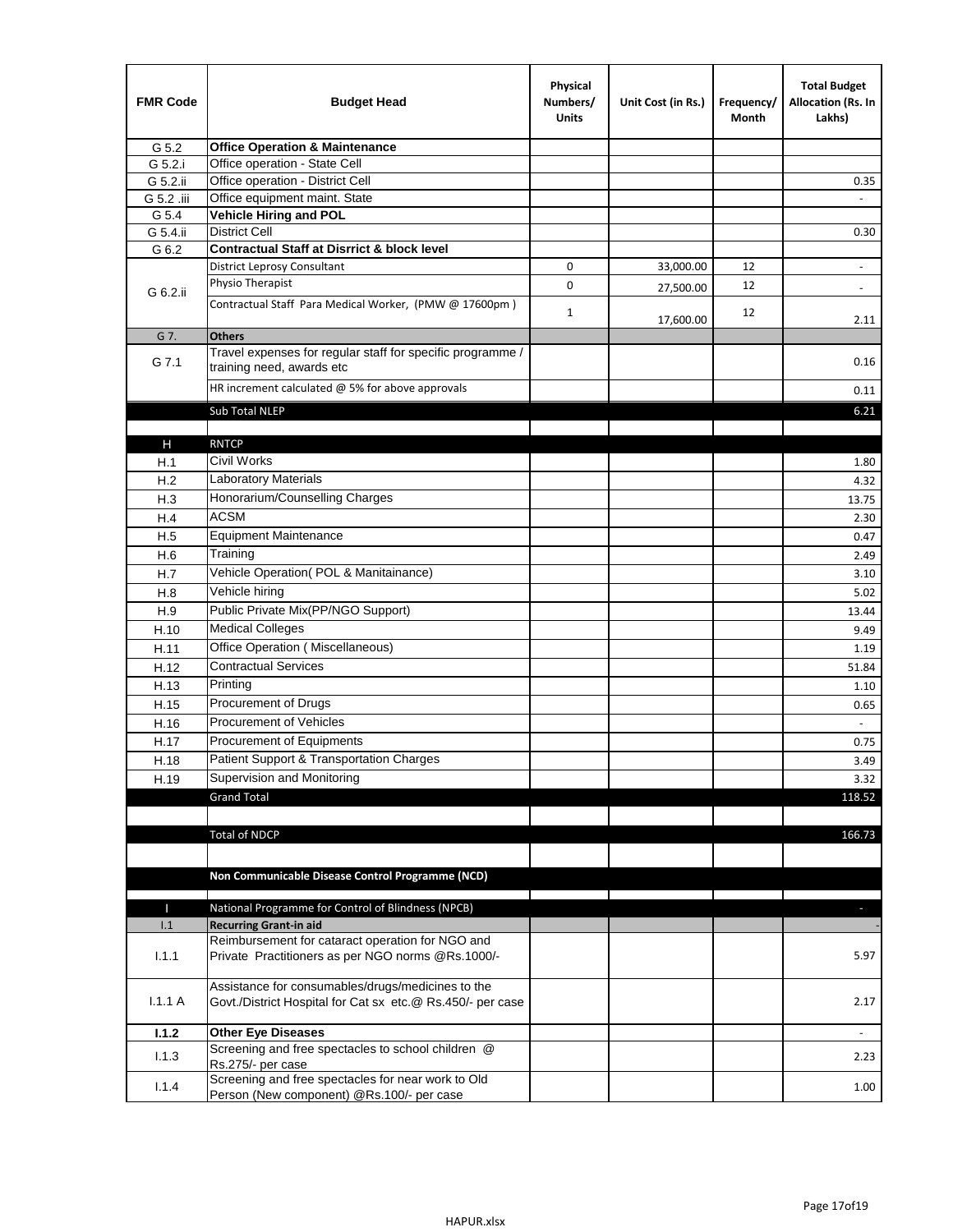| <b>FMR Code</b> | <b>Budget Head</b>                                                                                                                                      | Physical<br>Numbers/<br><b>Units</b> | Unit Cost (in Rs.) | Frequency/<br>Month | <b>Total Budget</b><br>Allocation (Rs. In<br>Lakhs) |
|-----------------|---------------------------------------------------------------------------------------------------------------------------------------------------------|--------------------------------------|--------------------|---------------------|-----------------------------------------------------|
| 1.1.5           | Recurring GIA to Eye Bank @ Rs.2000/- per pair(Eye<br>Bank will reimburse to Eye Donation Centre for eye<br>collected by them @ Rs.1000/- per pair)     |                                      |                    |                     |                                                     |
| 1.2             | Non Recurring Grant -in-Aid                                                                                                                             |                                      |                    |                     |                                                     |
| 1.2.2.          | Grant-in-aid for Sub Divisional Hospitals @ Rs.20 lakh                                                                                                  |                                      |                    |                     |                                                     |
| 1.2.3           | For Vision Centre (PHC) (Govt. + NGO) @ Rs.1 lakh                                                                                                       |                                      |                    |                     |                                                     |
| 1.2.4           | For Eye Bank Rs.25 lakh                                                                                                                                 |                                      |                    |                     | $\blacksquare$                                      |
| 1.3             | <b>Contractual Man Power</b>                                                                                                                            |                                      |                    |                     |                                                     |
| 1.3.1           | Ophthalmic Surgeon@ Rs.60,000/- p.m.*                                                                                                                   |                                      |                    |                     | $\blacksquare$                                      |
| 1.3.2           | Ophthalmic Assistant @ Rs.12,000/- p.m.*                                                                                                                |                                      |                    |                     |                                                     |
| 1.3.3           | Eye Donation Counsellors @ Rs.15000/- p.m.*<br>Data Entry Operator @Rs.8,000/- p.m. for district level                                                  |                                      |                    |                     | $\omega$                                            |
| 1.3.4           |                                                                                                                                                         |                                      |                    |                     | 0.25                                                |
| 1.4             | Other activities (if any, pls. specify)<br>Other district level activities                                                                              |                                      |                    |                     |                                                     |
|                 |                                                                                                                                                         |                                      |                    |                     | 0.20                                                |
|                 | Sub Total of National Programme for Control of Blindness<br>(NPCB)                                                                                      |                                      |                    |                     | 11.83                                               |
| J               | Natoinal Mental Health Programme (NMHP)                                                                                                                 |                                      |                    |                     |                                                     |
|                 | Honorarium of Existing Human Resource                                                                                                                   |                                      |                    |                     |                                                     |
|                 |                                                                                                                                                         |                                      |                    |                     |                                                     |
|                 | National Programme for the Healthcare of the Elderly (NPHCE)                                                                                            |                                      |                    |                     |                                                     |
| Κ               |                                                                                                                                                         |                                      |                    |                     |                                                     |
| K.1             | <b>Recurring Grant-in-Aid</b>                                                                                                                           |                                      |                    |                     |                                                     |
| K.1.1           | <b>District Hospital</b>                                                                                                                                |                                      |                    |                     |                                                     |
| K.1.1.1         | Machinery & Equipment @ Rs.1.50 lakh per unit                                                                                                           |                                      |                    |                     |                                                     |
| K.1.1.2         | Drugs & Consumable @ Rs. 5 Lacs to existing district &<br>Rs. 3 Lacs to New Districts                                                                   |                                      |                    |                     |                                                     |
| K.1.1.3         | Training of doctors and staff from CHCs and PHCs @<br>Rs.0.40 lakh per unit                                                                             |                                      |                    |                     |                                                     |
| K.1.1.4         | Public Awareness & IEC @ Rs.1 lakh per unit                                                                                                             |                                      |                    |                     |                                                     |
| K.1.1.6         | Consultant Medicine (2) @ Rs. 80000 P.M. for 12 months<br>against filled post & 3 month against Vacant Post                                             |                                      |                    |                     |                                                     |
| K.1.1.7         | Nurse (6) @ Rs. 20,000 P.M. for 12 months against filled<br>post & 3 month against Vacant Post                                                          |                                      |                    |                     |                                                     |
| K.1.1.8         | Physiotherapist 1 @ Rs.20,000 p.m.                                                                                                                      |                                      |                    |                     |                                                     |
| K.1.1.9         | Hospital Attendants 2@ Rs.7500 p.m.                                                                                                                     |                                      |                    |                     |                                                     |
| K.1.1.10        | Sanitary Attendants 2 @ Rs.7500 p.m.                                                                                                                    |                                      |                    |                     | $\overline{\phantom{a}}$                            |
| K.1.2           | <b>CHC</b>                                                                                                                                              |                                      |                    |                     |                                                     |
| K.1.2.1         | Training @ Rs. 30,000 (Refer list for No. of CHC)                                                                                                       |                                      |                    |                     |                                                     |
| K.1.2.3         | Rehabilitation Worker 1 @ Rs.18,000 p.m.                                                                                                                |                                      |                    |                     | $\overline{\phantom{a}}$                            |
| K.1.3           | <b>PHC</b>                                                                                                                                              |                                      |                    |                     |                                                     |
|                 |                                                                                                                                                         |                                      |                    |                     |                                                     |
| K.1.3.1.        | Training & IEC @ Rs.0.30 lakh per PHC                                                                                                                   |                                      |                    |                     |                                                     |
| K.1.4           | <b>Sub-Centre</b>                                                                                                                                       |                                      |                    |                     |                                                     |
| K.1.4.1         | Aids and Appliances @ Rs.0.30 lakh per Sub-Centre                                                                                                       |                                      |                    |                     |                                                     |
| K.2             | <b>Non-Recurring Grant-in-Aid</b>                                                                                                                       |                                      |                    |                     |                                                     |
| K.2.1           | <b>District Hospital</b>                                                                                                                                |                                      |                    |                     |                                                     |
| K.2.1.1         | Construction/renovation/extension of the existing building<br>and Furniture of Geriatrics Unit with 10 beds and OPD<br>facilities @ Rs.80 lakh per unit |                                      |                    |                     |                                                     |
| K.2.1.2         | Machinery & Equipment @ Rs.7.00 lakh per unit                                                                                                           |                                      |                    |                     |                                                     |
|                 | HR Increment @ 5% (Refer HR increment calculation                                                                                                       |                                      |                    |                     |                                                     |
|                 | sheet)                                                                                                                                                  |                                      |                    |                     |                                                     |
|                 |                                                                                                                                                         |                                      |                    |                     |                                                     |